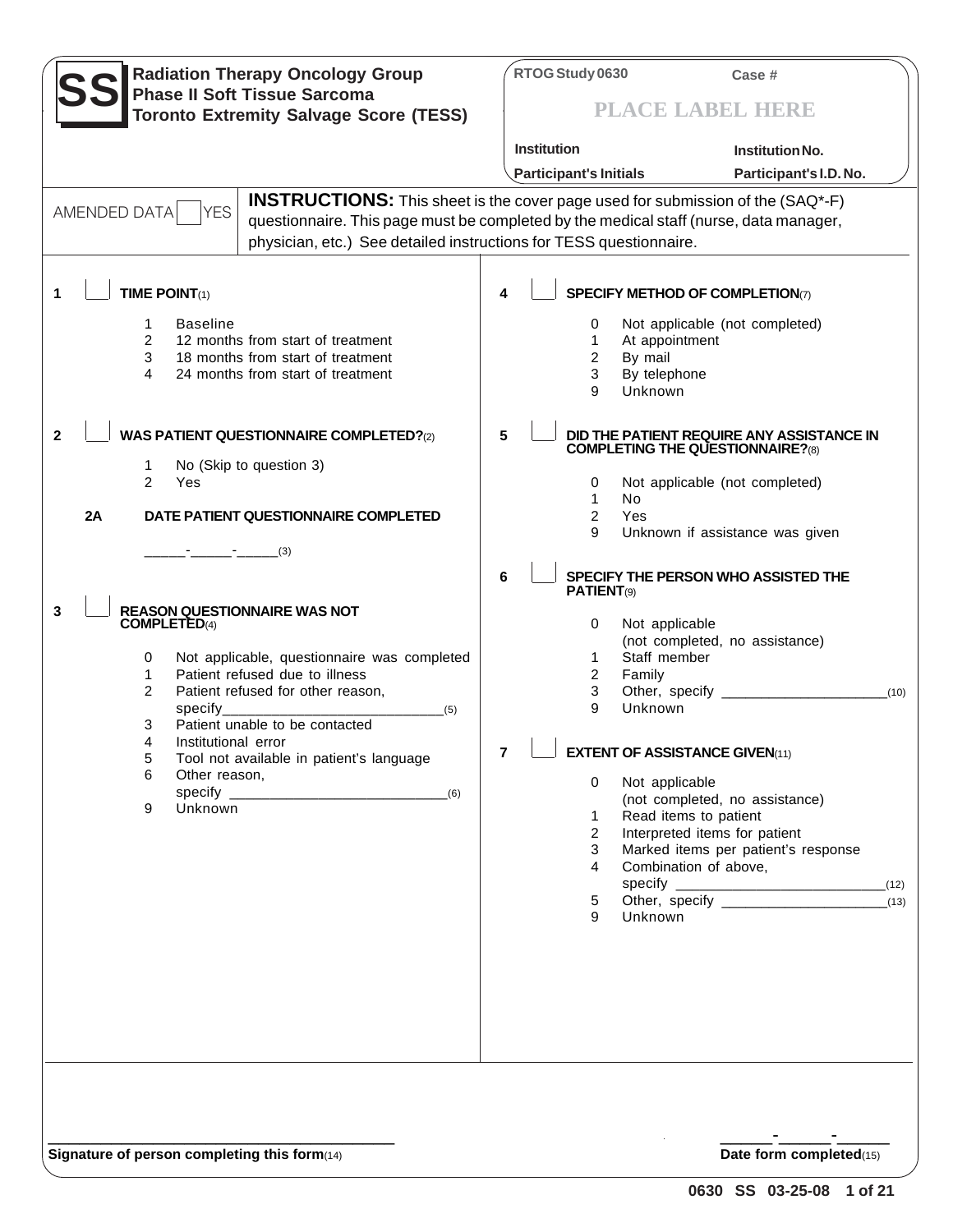

**SS** Radiation Therapy Oncology Group<br> **SS** Phase II Soft Tissue Sarcoma<br>
THERE TO A THERE TO A THERE TO A THERE TO A THERE TO A THERE TO A THERE TO A THERE TO A THERE TO A THERE TO A THERE TO A THERE TO A THEAPER TO A THE **Phase II Soft Tissue Sarcoma Toronto Extremity Salvage Score (TESS)**

**PLACE LABEL HERE**

**Participant's Initials Participant's I.D. No. Institution Institution No.**

## **Toronto Extremity Salvage Score (TESS) Administration of the Questionnaire**

## **General Guidelines**

 This questionnaire is designed as a measure of physical disability for patients undergoing limb salvage surgery for musculoskeletal tumours. It is a self-administered questionnaire.

 There is an upper extremity and lower extremity version of the questionnaire. It is recommended that study personel complete the general information and review the instructions and sample questions with the subjects. The subjects can independently answer the remaining questions. Total completion time of the questionnaire averages 10 minutes.

## **Scoring**

 Each question is a measure of the difficulty that the individual has performing the task. The total potential score for an item is a perfect performance score (ie. 5).

 The scale has been designed to allow individuals to respond to a nonapplicable category on an item if it is not something they perform in their everyday life. Consequently, a total questionnaire score, if desired, would be a standardized score ranging from 0 to 100 calculated by:

> sum of the item scores - # items  $\chi$  100%, possible score range

where, sum of the item scores = sum of difficulty responses # items = items completed excluding the NA repsonse items possible score range =  $(5 \times \text{#items})$  -  $(1 \times \text{#items})$ 

## **Mail Administration**

 The TESS questionnaires have been administered by mail and, although formal testing of measurement properties has not been undertaken, patients are able and willing to complete the forms and the scores fall within anticipated ranges.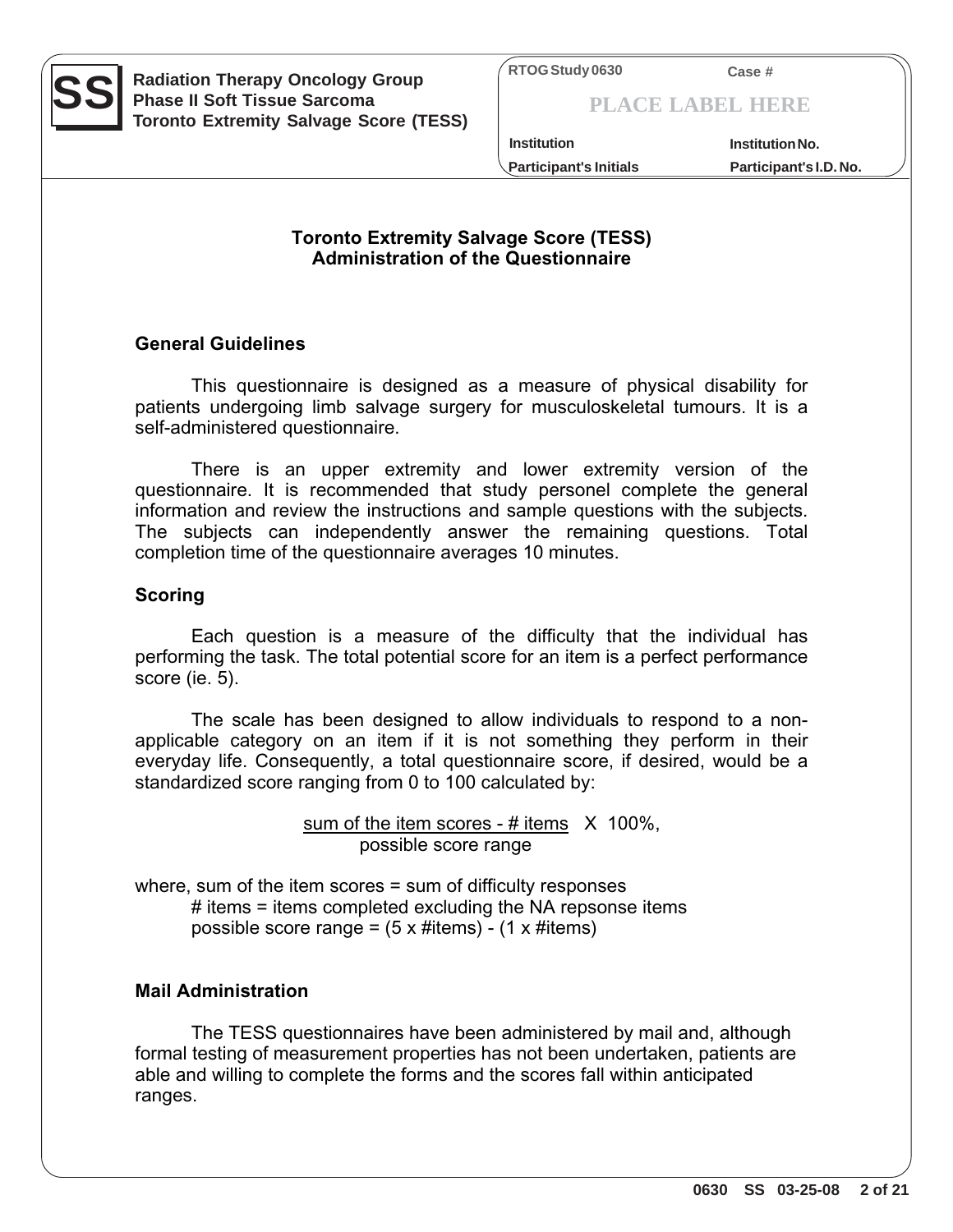| Completed by patient at baseline, 12, 18, and 24 months from the start of treatment.                                                                                                                              | <b>Institution</b><br><b>Participant's Initials</b><br><b>Toronto Extremity Salvage Score</b><br>(Davis, 1996)<br><b>Upper Extremity Questionnaire</b><br><b>Lower Extremity Questionnaire</b><br>Note: only the upper or lower extremity form is completed, not both | PLACE LABEL HERE<br><b>Institution No.</b> |
|-------------------------------------------------------------------------------------------------------------------------------------------------------------------------------------------------------------------|-----------------------------------------------------------------------------------------------------------------------------------------------------------------------------------------------------------------------------------------------------------------------|--------------------------------------------|
|                                                                                                                                                                                                                   |                                                                                                                                                                                                                                                                       |                                            |
|                                                                                                                                                                                                                   |                                                                                                                                                                                                                                                                       | Participant's I.D. No.                     |
|                                                                                                                                                                                                                   |                                                                                                                                                                                                                                                                       |                                            |
|                                                                                                                                                                                                                   |                                                                                                                                                                                                                                                                       |                                            |
|                                                                                                                                                                                                                   |                                                                                                                                                                                                                                                                       |                                            |
|                                                                                                                                                                                                                   |                                                                                                                                                                                                                                                                       |                                            |
|                                                                                                                                                                                                                   |                                                                                                                                                                                                                                                                       |                                            |
|                                                                                                                                                                                                                   |                                                                                                                                                                                                                                                                       |                                            |
|                                                                                                                                                                                                                   |                                                                                                                                                                                                                                                                       |                                            |
|                                                                                                                                                                                                                   | <b>TESS - UPPER EXTREMITY</b>                                                                                                                                                                                                                                         |                                            |
|                                                                                                                                                                                                                   |                                                                                                                                                                                                                                                                       |                                            |
| Patient Study ID#: <u>_______________</u>                                                                                                                                                                         | Patient Initials: Unital Patient Initials:                                                                                                                                                                                                                            |                                            |
|                                                                                                                                                                                                                   | (first/middle/last)                                                                                                                                                                                                                                                   |                                            |
| Date of birth:                                                                                                                                                                                                    | Form Completion Date: (day/month/year)                                                                                                                                                                                                                                |                                            |
| (day/month/year)                                                                                                                                                                                                  |                                                                                                                                                                                                                                                                       |                                            |
| Months from start of treatment<br><b>Baseline</b><br>$\bf{0}$                                                                                                                                                     |                                                                                                                                                                                                                                                                       |                                            |
| $\mathbf 0$<br>12 months<br>18 months<br>0                                                                                                                                                                        |                                                                                                                                                                                                                                                                       |                                            |
| 0<br>24 months                                                                                                                                                                                                    |                                                                                                                                                                                                                                                                       |                                            |
|                                                                                                                                                                                                                   |                                                                                                                                                                                                                                                                       |                                            |
| Site:<br><b>Bone</b>                                                                                                                                                                                              | Side of Lesion: 1<br>Right                                                                                                                                                                                                                                            |                                            |
| <b>Soft Tissue</b><br>2                                                                                                                                                                                           | Left<br>2                                                                                                                                                                                                                                                             |                                            |
|                                                                                                                                                                                                                   |                                                                                                                                                                                                                                                                       |                                            |
| right handed<br>Are you:                                                                                                                                                                                          |                                                                                                                                                                                                                                                                       |                                            |
| left handed<br>2 <sup>1</sup>                                                                                                                                                                                     |                                                                                                                                                                                                                                                                       |                                            |
|                                                                                                                                                                                                                   |                                                                                                                                                                                                                                                                       |                                            |
|                                                                                                                                                                                                                   |                                                                                                                                                                                                                                                                       |                                            |
|                                                                                                                                                                                                                   |                                                                                                                                                                                                                                                                       |                                            |
| The following questions are about activities commonly performed in daily life. Each question<br>asks that you mark each item (as in the examples below) opposite the description that best describes your ability |                                                                                                                                                                                                                                                                       |                                            |
|                                                                                                                                                                                                                   |                                                                                                                                                                                                                                                                       |                                            |
| to perform each task during the <b>past week</b> . Some activities will be extremely easy for you to do, others will be<br>extremely difficult or impossible.                                                     |                                                                                                                                                                                                                                                                       |                                            |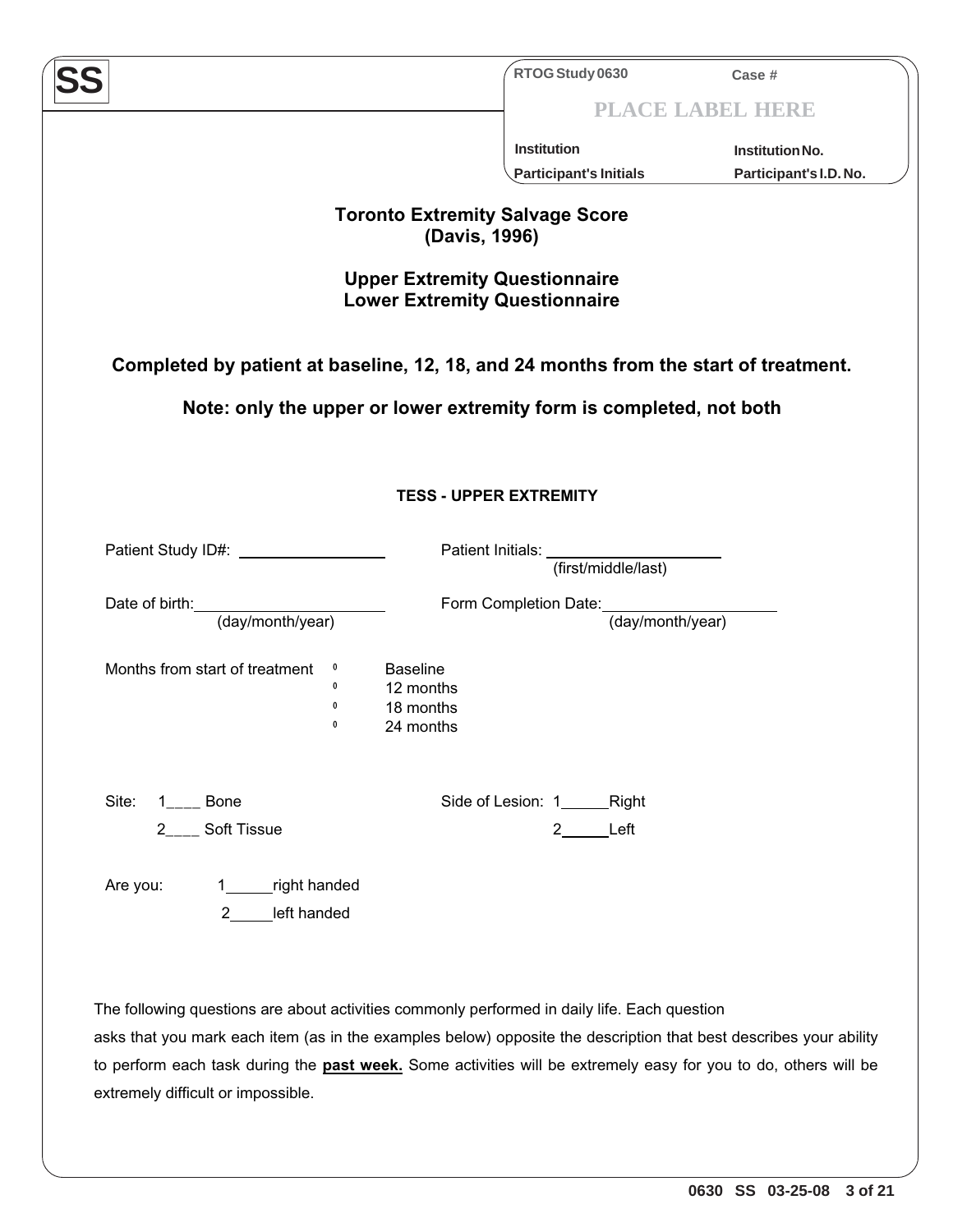**RTOG Study 0630 Case #**

# **PLACE LABEL HERE**

**Participant's Initials Participant's I.D. No. Institution Institution No.**

#### **EXAMPLE**

**SS**

Peeling vegetables is:

- 1\_\_\_\_impossible to do.
- 2 extremely difficult.
- 3\_\_\_\_moderately difficult.
- 4\_\_\_\_a little bit difficult.
- 5\_\_\_\_not at all difficult.

888\_\_\_\_This task is not applicable for me.

You should choose the response "impossible to do...." if the activity is **something that you normally do** in your daily activities but are **now unable to do** because of physical limitations such as weakness, stiffness or pain.

If you do not perform an activity as part of your normal lifestyle you would choose the response "888" to indicate that the item is not applicable.

Mark all items ensuring that you choose the description that most accurately describes your abilities in the **past week.**

The following questions ask about your ability to perform activities that are common to everyday life. Considering the amount of difficulty you have performing the activity due to the current problem you are having with your arm, please answer the questions by choosing the answer that best describes your ability to do the activity **over the past week.** 

**1) Putting on a pair of pants is:**

- 1 impossible to do.
- 2\_\_\_\_extremely difficult.
- 3\_\_\_\_moderately difficult.
- 4\_\_\_\_a little bit difficult.
- 5\_\_\_\_not at all difficult.
- 888\_\_\_\_This task is not applicable for me.

## **2) Tying shoe laces is:**

- 1\_\_\_\_impossible to do.
- 2\_\_\_\_extremely difficult.
- 3\_\_\_\_moderately difficult.
- 4\_\_\_\_a little bit difficult.
- 5\_\_\_\_not at all difficult.

888\_\_\_\_This task is not applicable for me.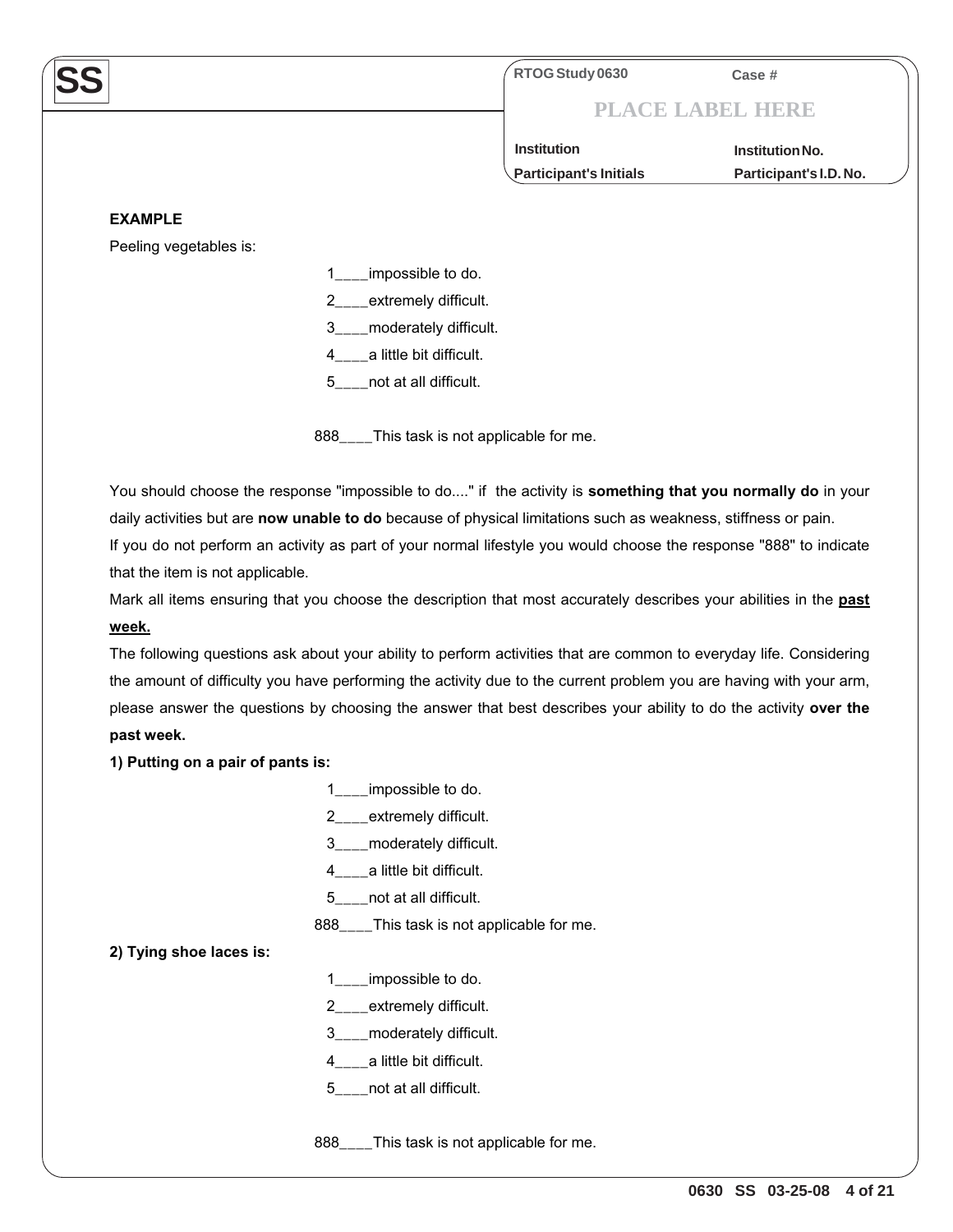|                                        | RTOG Study 0630                            | Case #                 |
|----------------------------------------|--------------------------------------------|------------------------|
|                                        |                                            | PLACE LABEL HERE       |
|                                        | Institution                                | Institution No.        |
|                                        | Participant's Initials                     | Participant's I.D. No. |
|                                        |                                            |                        |
| 3) Putting on socks or stockings is:   |                                            |                        |
| 1.                                     | impossible to do.                          |                        |
| $\mathbf{2}$                           | extremely difficult.                       |                        |
| 3                                      | moderately difficult.                      |                        |
| 4                                      | a little bit difficult.                    |                        |
|                                        | 5____not at all difficult.                 |                        |
|                                        | 888____This task is not applicable for me. |                        |
| 4) Showering is:                       |                                            |                        |
| 1.                                     | impossible to do.                          |                        |
| 2                                      | extremely difficult.                       |                        |
| 3                                      | moderately difficult.                      |                        |
| 4                                      | a little bit difficult.                    |                        |
| $5 -$                                  | _not at all difficult.                     |                        |
|                                        | 888____This task is not applicable for me. |                        |
| 5) Dressing my arms and upper body is: |                                            |                        |
|                                        | 1___impossible to do.                      |                        |
| 2                                      | extremely difficult.                       |                        |
| 3                                      | moderately difficult.                      |                        |
| 4                                      | a little bit difficult.                    |                        |
| 5                                      | not at all difficult.                      |                        |
|                                        | 888____This task is not applicable for me. |                        |
| 6) Buttoning a shirt is:               |                                            |                        |
| 1.                                     | impossible to do.                          |                        |
| 2                                      | extremely difficult.                       |                        |
| $3_{-}$                                | _moderately difficult.                     |                        |
| 4                                      | a little bit difficult.                    |                        |
| 5                                      | not at all difficult.                      |                        |
| $888$ <sub>---</sub>                   | This task is not applicable for me.        |                        |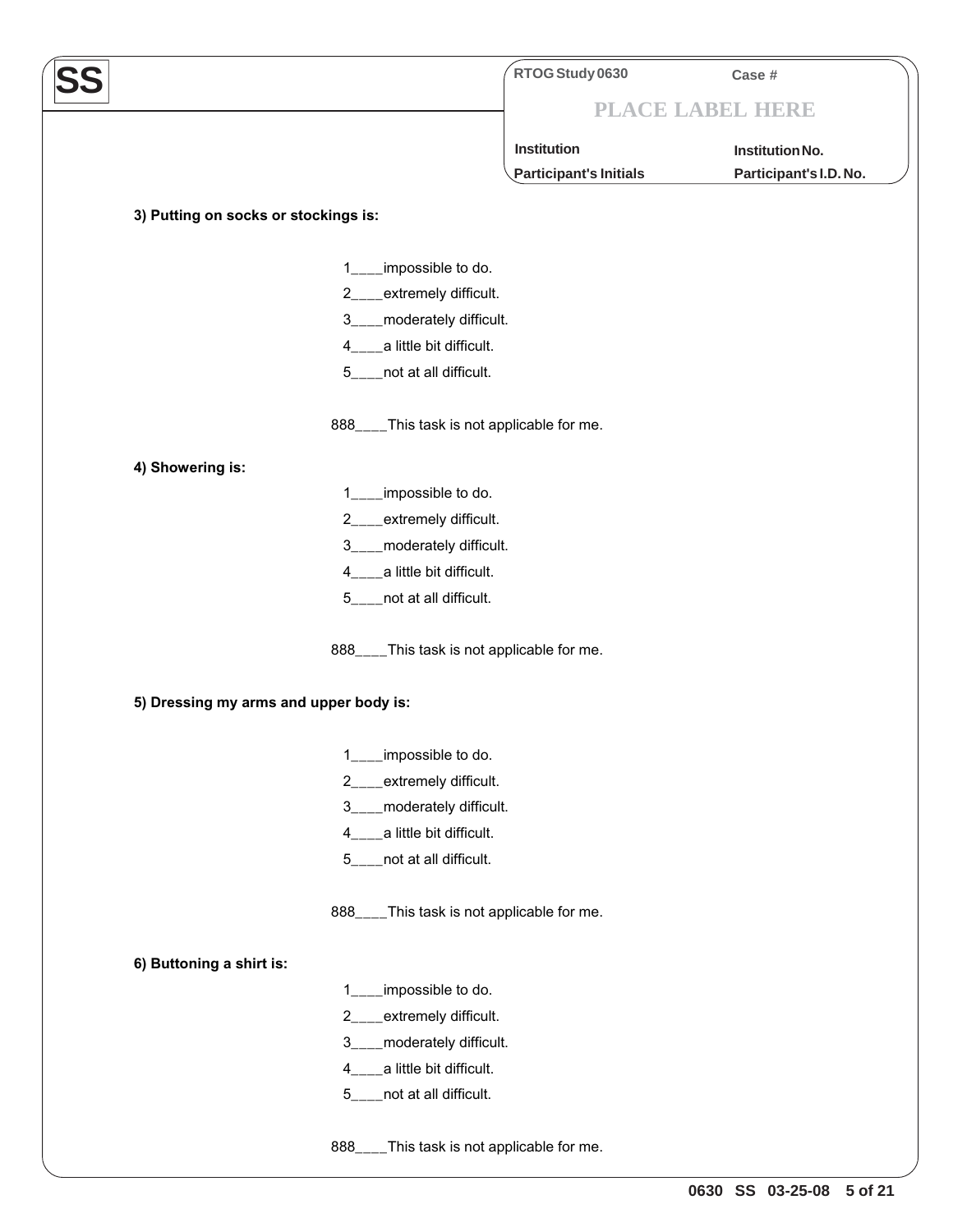|                                                     | RTOG Study 0630        | Case #                 |
|-----------------------------------------------------|------------------------|------------------------|
|                                                     | PLACE LABEL HERE       |                        |
|                                                     | Institution            | Institution No.        |
|                                                     | Participant's Initials | Participant's I.D. No. |
| 7) Tying a tie or a bow at the neck of a blouse is: |                        |                        |
|                                                     |                        |                        |
| impossible to do.<br>1                              |                        |                        |
| 2 <sup>2</sup><br>extremely difficult.              |                        |                        |
| _moderately difficult.<br>$3^{\circ}$               |                        |                        |
| _a little bit difficult.<br>$4 \quad$               |                        |                        |
| 5____not at all difficult.                          |                        |                        |
| 888____This task is not applicable for me.          |                        |                        |
| 8) Putting on make-up or shaving is:                |                        |                        |
| impossible to do.<br>1.                             |                        |                        |
| 2___extremely difficult.                            |                        |                        |
| 3____moderately difficult.                          |                        |                        |
| 4 <sub>___</sub> _a little bit difficult.           |                        |                        |
| _not at all difficult.<br>$5 -$                     |                        |                        |
| 888____This task is not applicable for me.          |                        |                        |
| 9) Brushing your teeth is:                          |                        |                        |
| $\mathbf{1}$<br>impossible to do.                   |                        |                        |
| 2___extremely difficult.                            |                        |                        |
| 3____moderately difficult.                          |                        |                        |
| 4____a little bit difficult.                        |                        |                        |
| 5____not at all difficult.                          |                        |                        |
| 888____This task is not applicable for me.          |                        |                        |
| 10) Brushing your hair is:                          |                        |                        |
| impossible to do.<br>1.                             |                        |                        |
| _extremely difficult.<br>2 <sup>2</sup>             |                        |                        |
| _moderately difficult.<br>3                         |                        |                        |
| 4____a little bit difficult.                        |                        |                        |
| 5____not at all difficult.                          |                        |                        |
| 888____This task is not applicable for me.          |                        |                        |
|                                                     |                        |                        |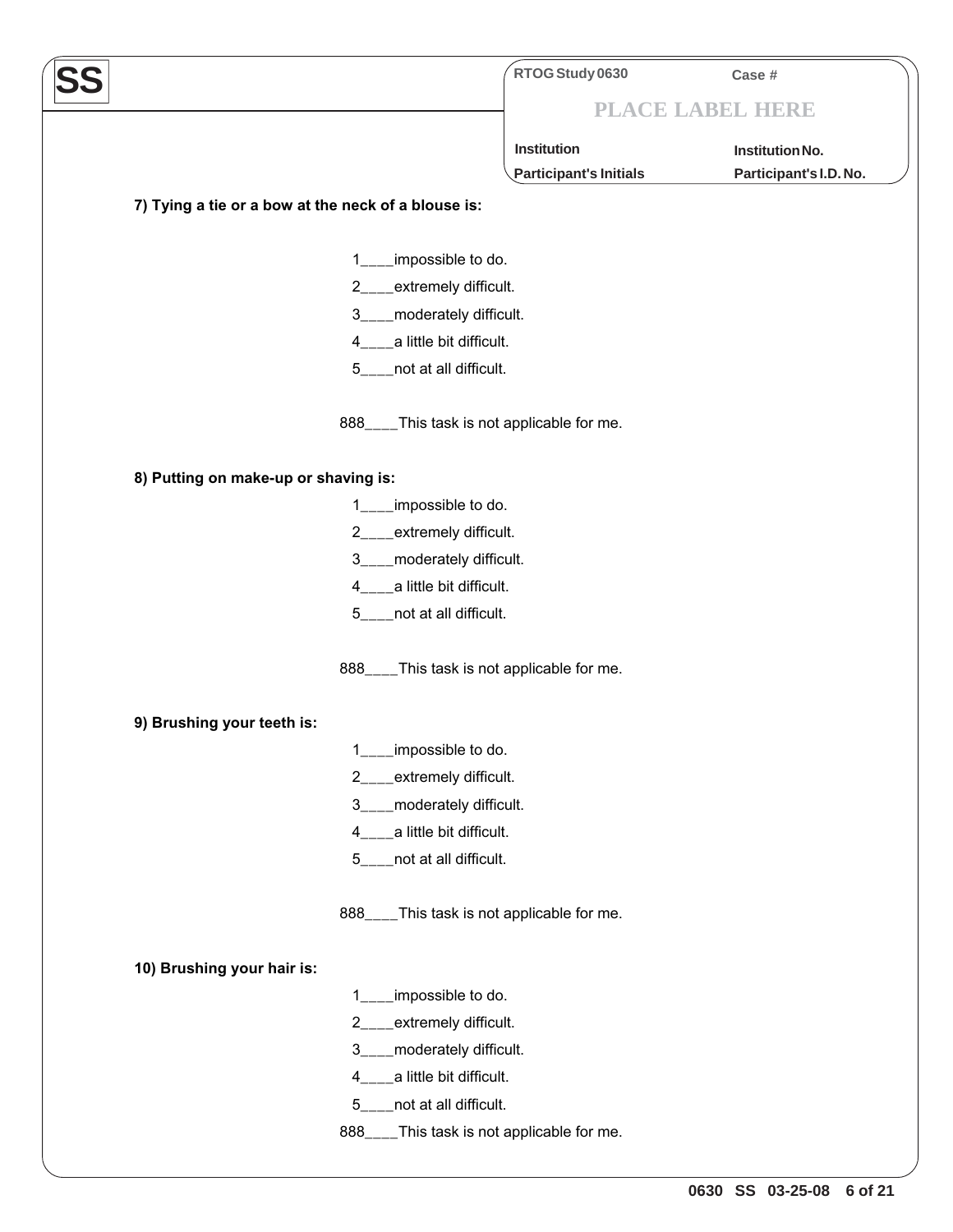|                                                                | RTOG Study 0630                            | Case #                 |
|----------------------------------------------------------------|--------------------------------------------|------------------------|
|                                                                |                                            | PLACE LABEL HERE       |
|                                                                | <b>Institution</b>                         | Institution No.        |
|                                                                | Participant's Initials                     | Participant's I.D. No. |
|                                                                |                                            |                        |
| 11) Doing light household chores is:<br>impossible to do.<br>1 |                                            |                        |
| $2 \quad$                                                      | extremely difficult.                       |                        |
| $3-$                                                           | moderately difficult.                      |                        |
| 4____a little bit difficult.                                   |                                            |                        |
| 5____not at all difficult.                                     |                                            |                        |
|                                                                | 888____This task is not applicable for me. |                        |
| 12) Gardening or yard work is:                                 |                                            |                        |
| impossible to do.<br>1                                         |                                            |                        |
| $2 \qquad \qquad$                                              | _extremely difficult.                      |                        |
| 3____moderately difficult.                                     |                                            |                        |
| 4____a little bit difficult.                                   |                                            |                        |
| 5____not at all difficult.                                     |                                            |                        |
|                                                                | 888____This task is not applicable for me. |                        |
| 13) Preparing and serving meals is:                            |                                            |                        |
| impossible to do.<br>1                                         |                                            |                        |
| 2                                                              | extremely difficult.                       |                        |
| $3_{-}$                                                        | moderately difficult.                      |                        |
| a little bit difficult.<br>$4_{-}$                             |                                            |                        |
| _not at all difficult.<br>5 <sub>1</sub>                       |                                            |                        |
|                                                                | 888____This task is not applicable for me. |                        |
| 14) Cutting food while eating is:                              |                                            |                        |
| impossible to do.<br>$\mathbf{1}$                              |                                            |                        |
| $2 \quad$                                                      | extremely difficult.                       |                        |
| 3____moderately difficult.                                     |                                            |                        |
| 4___a little bit difficult.                                    |                                            |                        |
| not at all difficult.<br>5 <sub>1</sub>                        |                                            |                        |
| $888$ <sub>___</sub>                                           | _This task is not applicable for me.       |                        |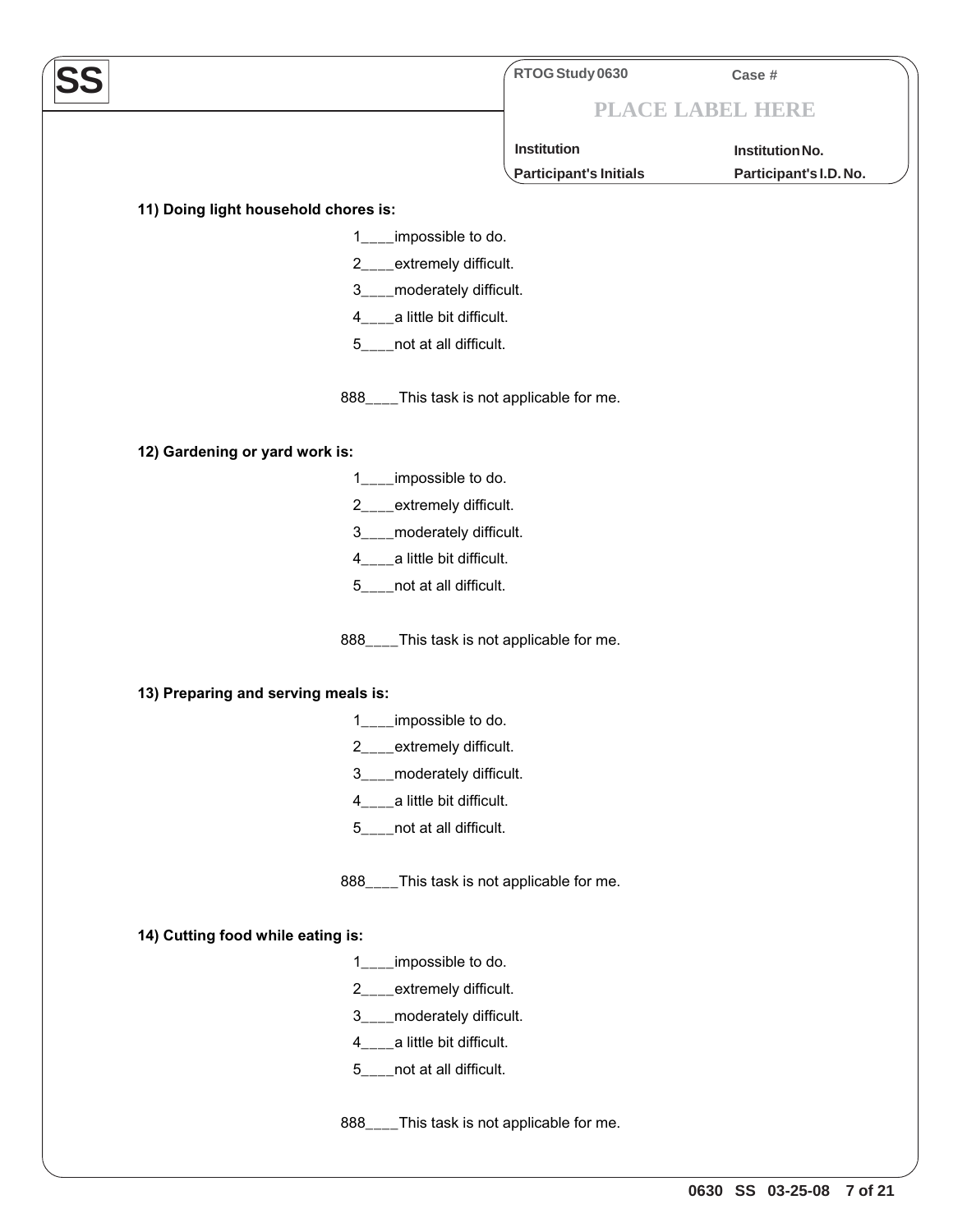|                                                         | RTOG Study 0630                     | Case #                 |
|---------------------------------------------------------|-------------------------------------|------------------------|
|                                                         | PLACE LABEL HERE                    |                        |
|                                                         | Institution                         | Institution No.        |
|                                                         | Participant's Initials              | Participant's I.D. No. |
| 15) Drinking from a glass is:                           |                                     |                        |
| _impossible to do.<br>1.                                |                                     |                        |
| 2___extremely difficult.                                |                                     |                        |
| 3____moderately difficult.                              |                                     |                        |
| 4 <sub>____</sub> a little bit difficult.               |                                     |                        |
| 5____not at all difficult.                              |                                     |                        |
| 888____This task is not applicable for me.              |                                     |                        |
| 16) Performing heavy household chores is:               |                                     |                        |
| 1___impossible to do.                                   |                                     |                        |
| 2___extremely difficult.                                |                                     |                        |
| 3____moderately difficult.                              |                                     |                        |
| 4____a little bit difficult.                            |                                     |                        |
| 5____not at all difficult.                              |                                     |                        |
| 888____This task is not applicable for me.              |                                     |                        |
| 17) Going shopping is:                                  |                                     |                        |
| impossible to do.<br>1                                  |                                     |                        |
| extremely difficult.<br>$2^{\circ}$                     |                                     |                        |
| 3____moderately difficult.                              |                                     |                        |
| 4____a little bit difficult.                            |                                     |                        |
| 5____not at all difficult.                              |                                     |                        |
| 888____This task is not applicable for me.              |                                     |                        |
| 18) Giving or receiving change (ie. coins or bills) is: |                                     |                        |
| 1___impossible to do.                                   |                                     |                        |
| 2___extremely difficult.                                |                                     |                        |
| 3____moderately difficult.                              |                                     |                        |
| 4____a little bit difficult.                            |                                     |                        |
| 5____not at all difficult.                              |                                     |                        |
| $888$ <sub>___</sub>                                    | This task is not applicable for me. |                        |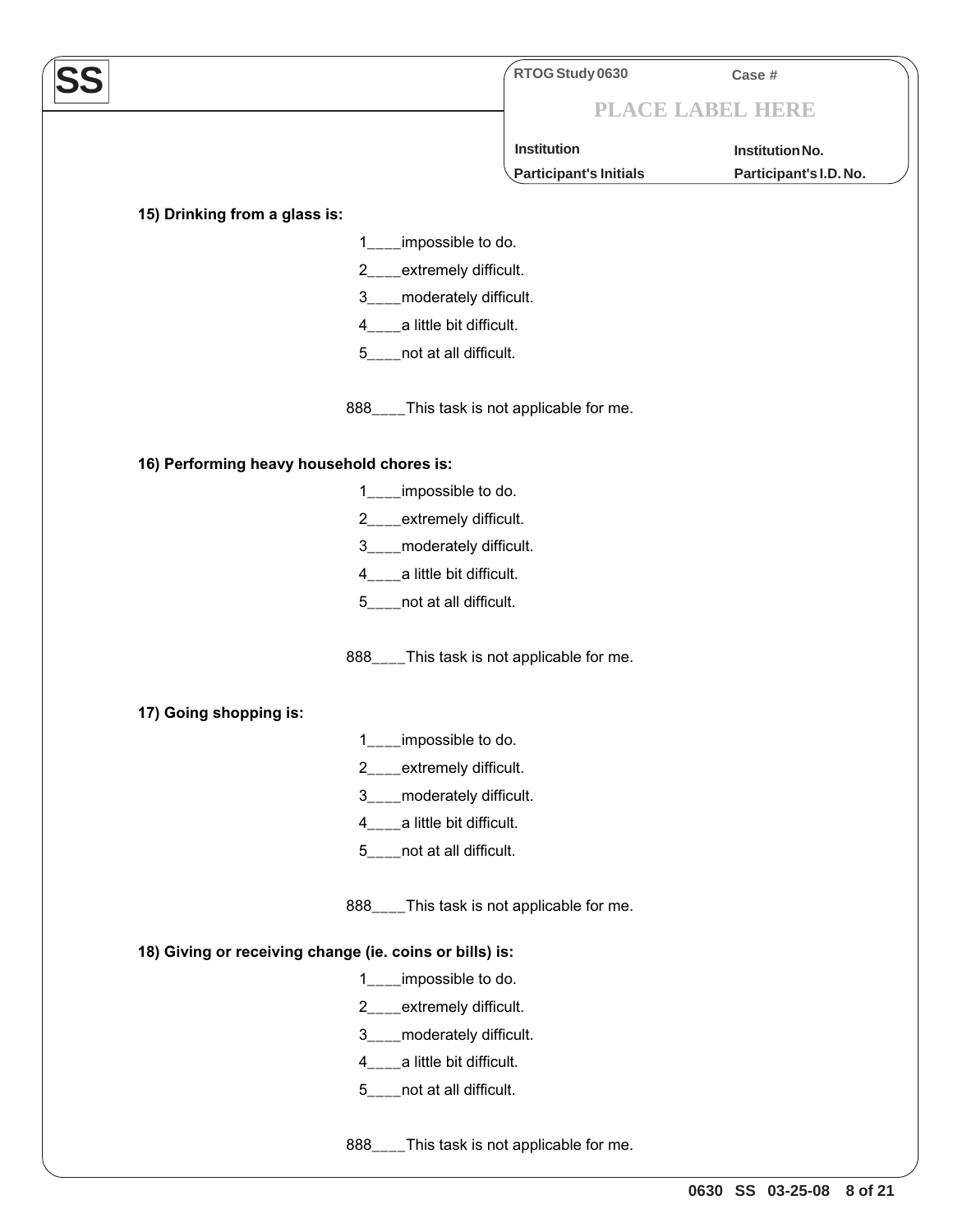|                                                 | RTOG Study 0630                     | Case #                 |
|-------------------------------------------------|-------------------------------------|------------------------|
|                                                 |                                     | PLACE LABEL HERE       |
|                                                 |                                     |                        |
|                                                 | <b>Institution</b>                  | Institution No.        |
|                                                 | Participant's Initials              | Participant's I.D. No. |
| 19) Carrying a shopping bag or briefcase is:    |                                     |                        |
| impossible to do.<br>1.                         |                                     |                        |
| _extremely difficult.<br>$2 \quad \blacksquare$ |                                     |                        |
| 3____moderately difficult.                      |                                     |                        |
| 4____a little bit difficult.                    |                                     |                        |
| 5____not at all difficult.                      |                                     |                        |
| 888____This task is not applicable for me.      |                                     |                        |
| 20) Lifting a box to an overhead shelf is:      |                                     |                        |
| impossible to do.                               |                                     |                        |
| 2___extremely difficult.                        |                                     |                        |
| 3____moderately difficult.                      |                                     |                        |
| 4____a little bit difficult.                    |                                     |                        |
| 5____not at all difficult.                      |                                     |                        |
| 888____This task is not applicable for me.      |                                     |                        |
| 21) Turning a key in a lock is:                 |                                     |                        |
| impossible to do.                               |                                     |                        |
| ___extremely difficult.<br>2                    |                                     |                        |
| _moderately difficult.<br>$3^{\circ}$           |                                     |                        |
| 4____a little bit difficult.                    |                                     |                        |
| _not at all difficult.<br>$5^{\circ}$           |                                     |                        |
| 888____This task is not applicable for me.      |                                     |                        |
| 22) Pushing or pulling open a door is:          |                                     |                        |
| impossible to do.<br>$1 \quad$                  |                                     |                        |
| _extremely difficult.                           |                                     |                        |
| 3____moderately difficult.                      |                                     |                        |
| 4____a little bit difficult.                    |                                     |                        |
| 5____not at all difficult.                      |                                     |                        |
| $888$ <sub>____</sub>                           | This task is not applicable for me. |                        |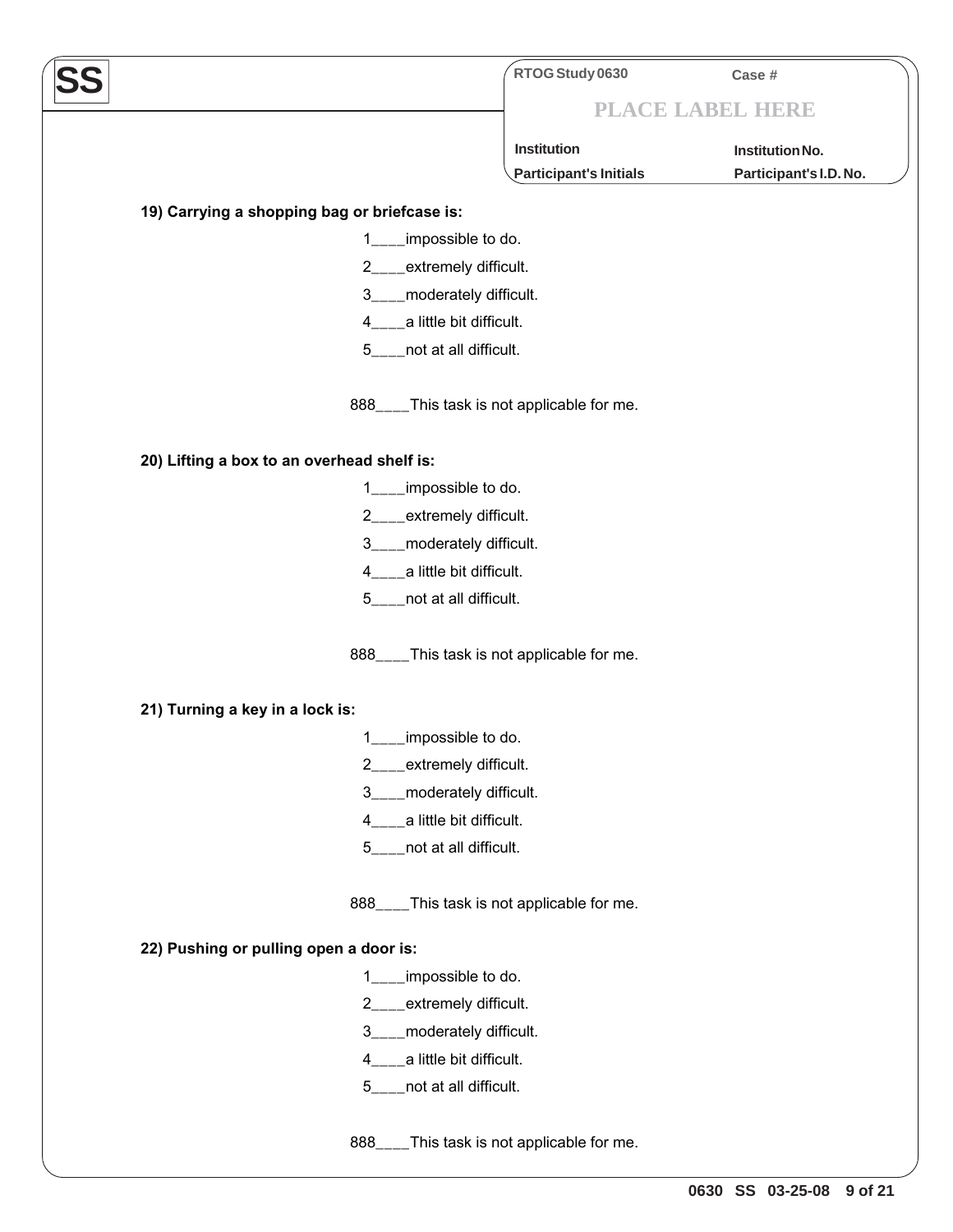**SS RTOG Study 0630 Case # PLACE LABEL HERE Participant's Initials Participant's I.D. No. Institution Institution No. 23) Writing is:** 1\_\_\_\_impossible to do. 2\_\_\_\_extremely difficult. 3\_\_\_\_moderately difficult. 4\_\_\_\_a little bit difficult. 5\_\_\_\_not at all difficult. 888\_\_\_\_This task is not applicable for me. **24) Picking up small items is:** 1\_\_\_\_impossible to do. 2 extremely difficult. 3\_\_\_\_moderately difficult. 4\_\_\_\_a little bit difficult. 5\_\_\_\_not at all difficult. 888\_\_\_\_This task is not applicable for me. **25) Completing my usual duties at work is:** (Work includes a job outside the home or as a homemaker.) 1\_\_\_\_impossible to do. 2\_\_\_\_extremely difficult. 3\_\_\_\_moderately difficult. 4\_\_\_\_a little bit difficult. 5\_\_\_\_not at all difficult. 888\_\_\_\_This task is not applicable for me. **26) Working my usual number of hours is:** (Working includes both a job outside the home and as a homemaker.) 1\_\_\_\_impossible to do. 2\_\_\_\_extremely difficult. 3\_\_\_\_moderately difficult. 4\_\_\_\_a little bit difficult. 5\_\_\_\_not at all difficult.

888\_\_\_\_This task is not applicable for me.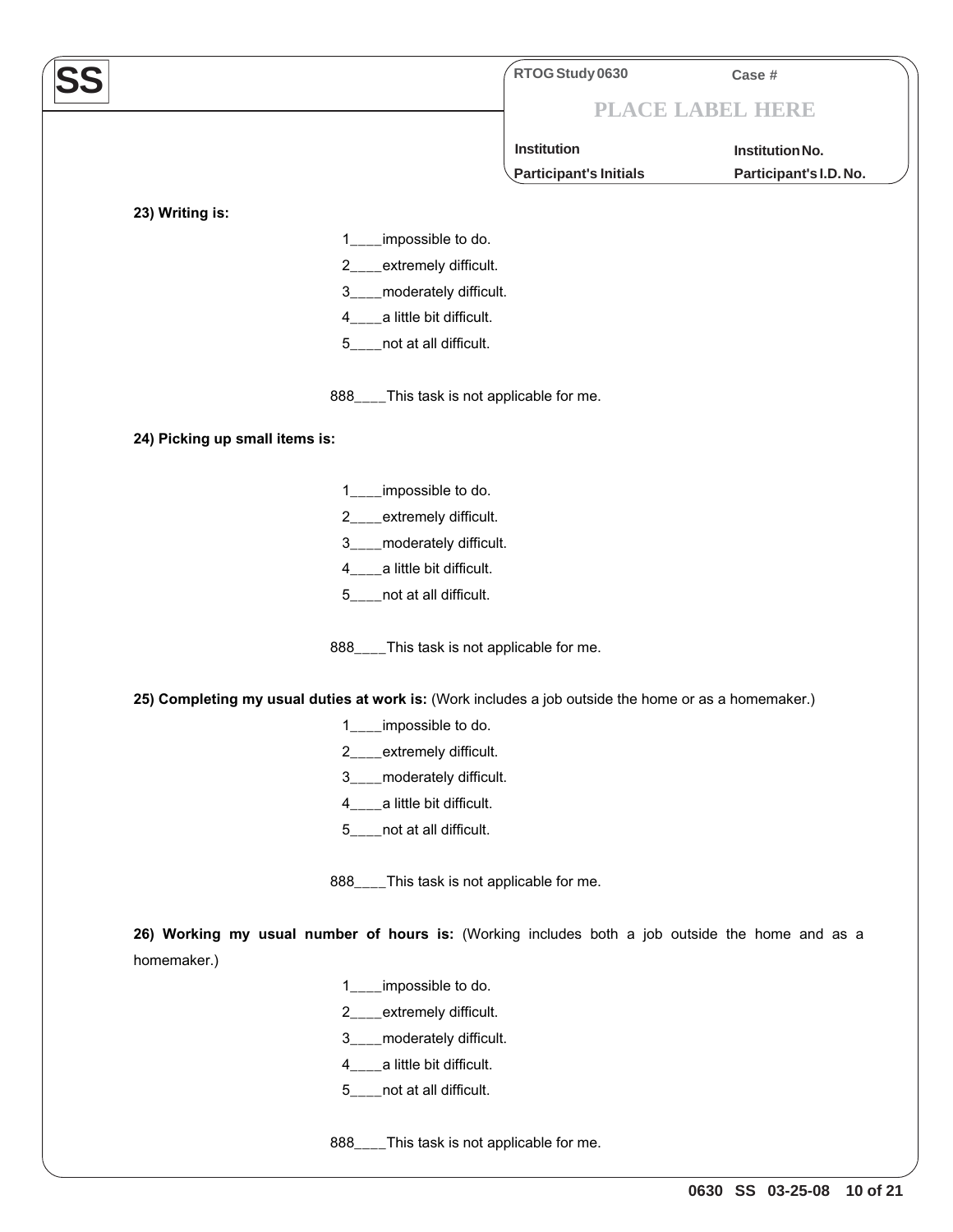|                                                                                                                  | RTOG Study 0630                            | Case #                 |
|------------------------------------------------------------------------------------------------------------------|--------------------------------------------|------------------------|
|                                                                                                                  |                                            | PLACE LABEL HERE       |
|                                                                                                                  | Institution                                | Institution No.        |
|                                                                                                                  | Participant's Initials                     | Participant's I.D. No. |
|                                                                                                                  |                                            |                        |
| 27) Participating in my usual leisure activities is:                                                             |                                            |                        |
| impossible to do.<br>1                                                                                           |                                            |                        |
| 2___extremely difficult.                                                                                         |                                            |                        |
| 3____moderately difficult.                                                                                       |                                            |                        |
| 4 <sub>____</sub> a little bit difficult.                                                                        |                                            |                        |
| 5____not at all difficult.                                                                                       |                                            |                        |
|                                                                                                                  | 888____This task is not applicable for me. |                        |
| 28) Socializing with friends and family is:                                                                      |                                            |                        |
| ___impossible to do.<br>1.                                                                                       |                                            |                        |
| 2___extremely difficult.                                                                                         |                                            |                        |
| 3____moderately difficult.                                                                                       |                                            |                        |
| 4 <sub>____</sub> a little bit difficult.                                                                        |                                            |                        |
| 5____not at all difficult.                                                                                       |                                            |                        |
|                                                                                                                  | 888____This task is not applicable for me. |                        |
| 29) Participating in my usual sporting activities is:                                                            |                                            |                        |
| 1<br>impossible to do.                                                                                           |                                            |                        |
| 2___extremely difficult.                                                                                         |                                            |                        |
| 3____moderately difficult.                                                                                       |                                            |                        |
| 4____a little bit difficult.                                                                                     |                                            |                        |
| 5____not at all difficult.                                                                                       |                                            |                        |
|                                                                                                                  | 888____This task is not applicable for me. |                        |
| 1) Considering all the activities in which I participate in daily life, I would rate my ability to perform these |                                            |                        |
| activities during the past week as:                                                                              |                                            |                        |
| impossible to do.<br>1                                                                                           |                                            |                        |
| $\overline{2}$<br>extremely difficult.                                                                           |                                            |                        |
| 3<br>moderately difficult.                                                                                       |                                            |                        |
| a little bit difficult.<br>4                                                                                     |                                            |                        |
| not at all difficult.<br>$5 -$                                                                                   |                                            |                        |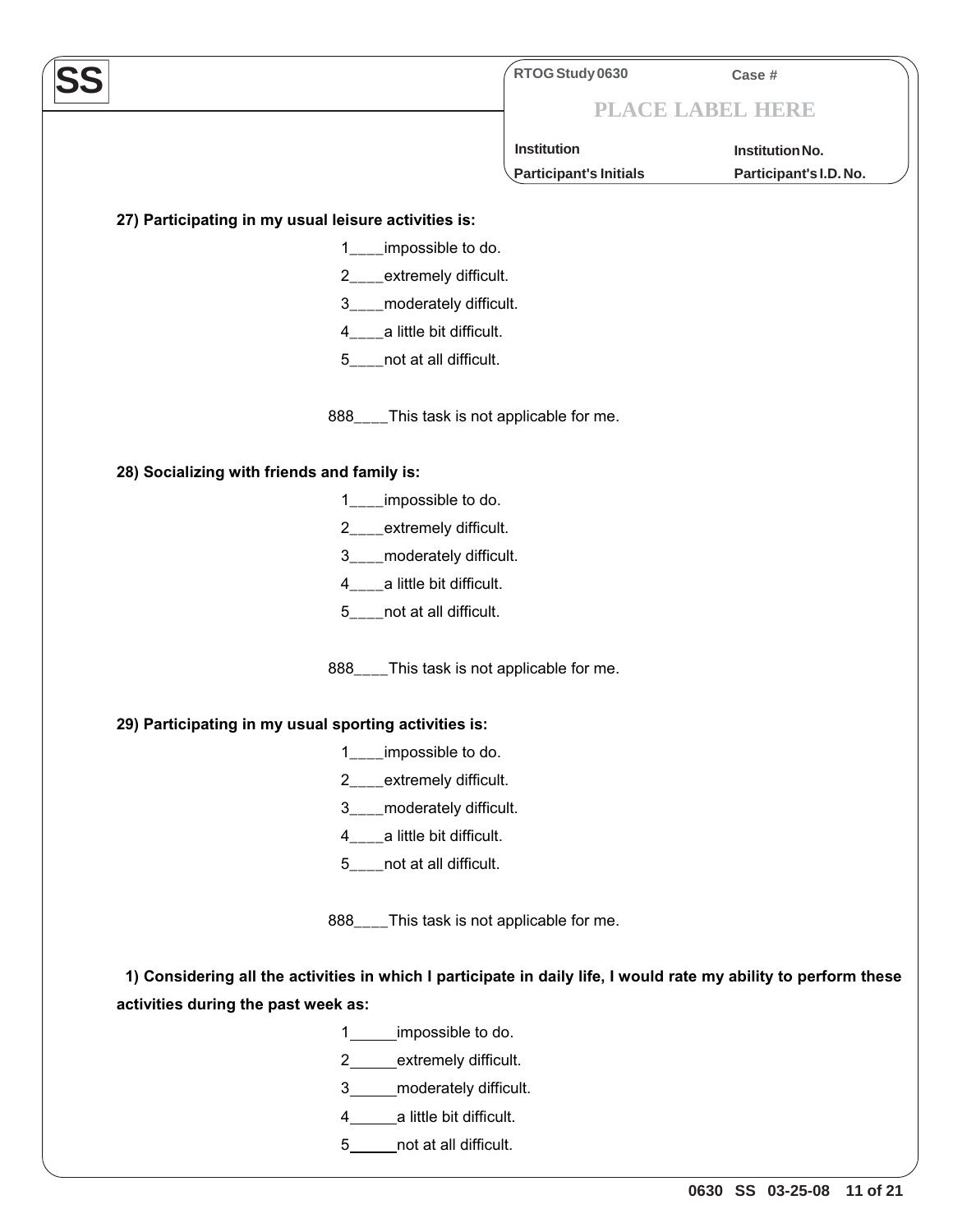|                                                          |                |                      | RTOG Study 0630                                                                                                  | Case #                  |
|----------------------------------------------------------|----------------|----------------------|------------------------------------------------------------------------------------------------------------------|-------------------------|
|                                                          |                |                      |                                                                                                                  | <b>PLACE LABEL HERE</b> |
|                                                          |                |                      | <b>Institution</b>                                                                                               | Institution No.         |
|                                                          |                |                      | <b>Participant's Initials</b>                                                                                    | Participant's I.D. No.  |
|                                                          |                |                      |                                                                                                                  |                         |
| 2) I would rate myself as being :                        |                |                      |                                                                                                                  |                         |
|                                                          |                |                      |                                                                                                                  |                         |
|                                                          | 1              | completely disabled  |                                                                                                                  |                         |
|                                                          | $\overline{2}$ | severely disabled.   |                                                                                                                  |                         |
|                                                          | 3              | moderately disabled. |                                                                                                                  |                         |
|                                                          | 4              | mildly disabled.     |                                                                                                                  |                         |
|                                                          | 5              | not at all disabled. |                                                                                                                  |                         |
|                                                          |                |                      | Please comment below on any activities you find difficult to perform or on any other difficulties you experience |                         |
|                                                          |                |                      | due to the problem you currently have in your arm that you feel are important and have not been asked about in   |                         |
|                                                          |                |                      |                                                                                                                  |                         |
| this questionnaire.                                      |                |                      |                                                                                                                  |                         |
|                                                          |                |                      |                                                                                                                  |                         |
|                                                          |                |                      |                                                                                                                  |                         |
|                                                          |                |                      |                                                                                                                  |                         |
|                                                          |                |                      |                                                                                                                  |                         |
|                                                          |                |                      |                                                                                                                  |                         |
|                                                          |                |                      |                                                                                                                  |                         |
|                                                          |                |                      |                                                                                                                  |                         |
|                                                          |                |                      |                                                                                                                  |                         |
|                                                          |                |                      |                                                                                                                  |                         |
|                                                          |                |                      | Please check to make sure that you have not missed any questions.                                                |                         |
|                                                          |                |                      |                                                                                                                  |                         |
| Thank you for taking the time to answer these questions. |                |                      |                                                                                                                  |                         |
|                                                          |                |                      |                                                                                                                  |                         |
|                                                          |                |                      |                                                                                                                  |                         |
|                                                          |                |                      |                                                                                                                  |                         |
|                                                          |                |                      |                                                                                                                  |                         |
|                                                          |                |                      |                                                                                                                  |                         |
|                                                          |                |                      |                                                                                                                  |                         |
|                                                          |                |                      |                                                                                                                  |                         |
|                                                          |                |                      |                                                                                                                  |                         |
|                                                          |                |                      |                                                                                                                  |                         |
|                                                          |                |                      |                                                                                                                  |                         |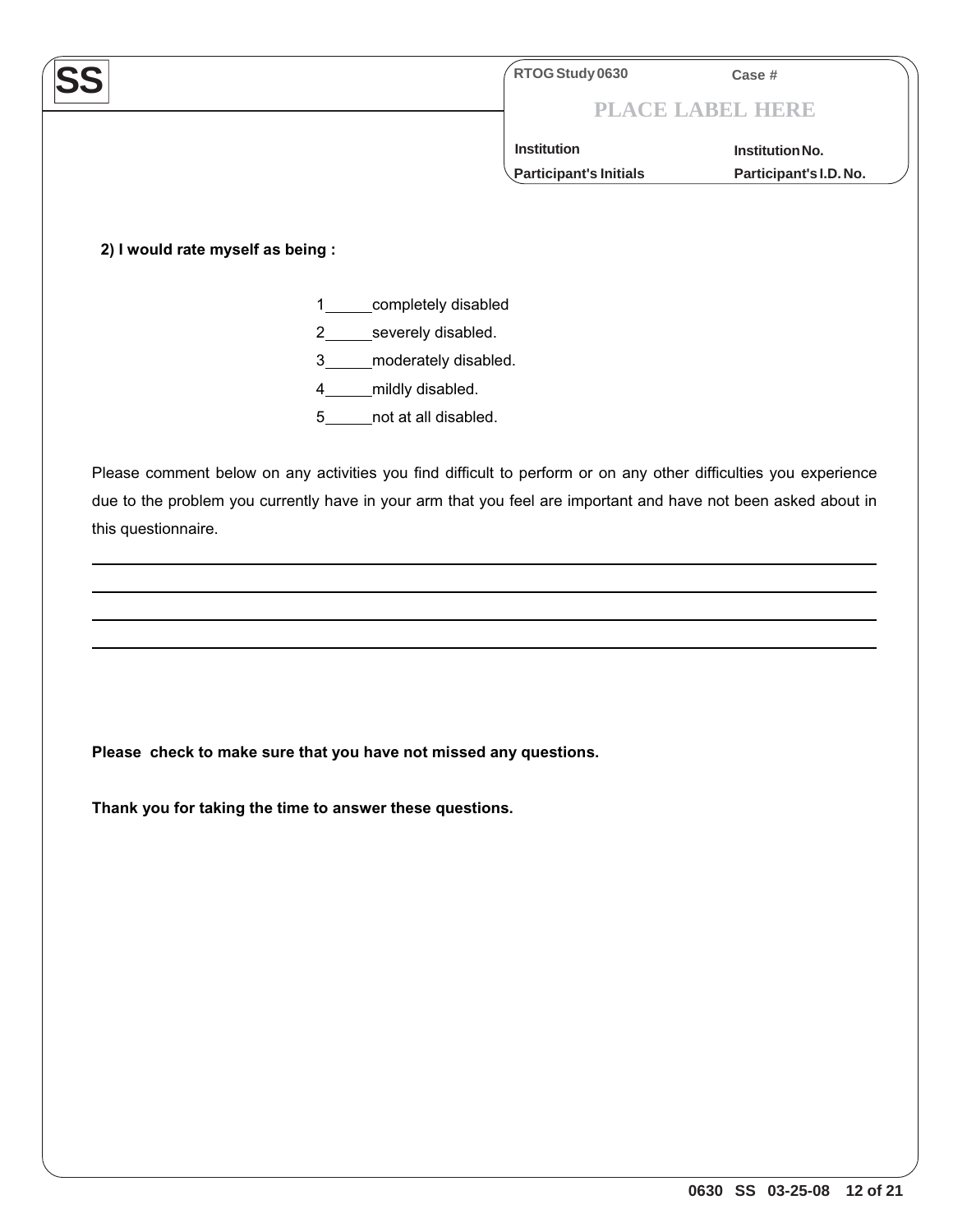| <b>Radiation Therapy Oncology Group</b><br><b>Phase II Soft Tissue Sarcoma</b><br><b>Toronto Extremity Salvage Score (TESS)</b>                                                                                                                                                                                                      | RTOG Study 0630                       | Case #<br>PLACE LABEL HERE |  |  |
|--------------------------------------------------------------------------------------------------------------------------------------------------------------------------------------------------------------------------------------------------------------------------------------------------------------------------------------|---------------------------------------|----------------------------|--|--|
|                                                                                                                                                                                                                                                                                                                                      | <b>Institution</b>                    | <b>Institution No.</b>     |  |  |
|                                                                                                                                                                                                                                                                                                                                      | <b>Participant's Initials</b>         | Participant's I.D. No.     |  |  |
| <b>TESS - LOWER EXTREMITY</b>                                                                                                                                                                                                                                                                                                        |                                       |                            |  |  |
| Patient Study ID#: \\cdot \\cdot \\cdot \\cdot \\cdot \\cdot \\cdot \\cdot \\cdot \\cdot \\cdot \\cdot \\cdot \\cdot \\cdot \\cdot \\cdot \\cdot \\cdot \\cdot \\cdot \\cdot \\cdot \\cdot \\cdot \\cdot \\cdot \\cdot \\cdot                                                                                                        | Patient Initials: (first/middle/last) |                            |  |  |
| Date of birth:                                                                                                                                                                                                                                                                                                                       | Form Completion Date:                 |                            |  |  |
| (day/month/year)                                                                                                                                                                                                                                                                                                                     | (day/month/year)                      |                            |  |  |
| Months from start of treatment<br><b>Baseline</b><br>$\mathbf{0}$<br>$\mathbf 0$<br>12 months<br>18 months<br>$\mathbf 0$<br>$\mathbf 0$<br>24 months<br>Site:<br><b>Bone</b>                                                                                                                                                        |                                       |                            |  |  |
| <b>Soft Tissue</b>                                                                                                                                                                                                                                                                                                                   |                                       |                            |  |  |
| The following questions are about activities commonly performed in daily life. Each question<br>asks that you mark each item (as in the examples below) opposite the description that best describes your ability<br>to perform each task during the past week. Some activities will be extremely easy for you to do, others will be |                                       |                            |  |  |

extremely difficult or impossible.

### **EXAMPLE**

Riding a bicycle is:

- 1\_\_\_\_impossible to do.
- 2\_\_\_\_extremely difficult.
- 3\_\_\_\_moderately difficult.
- 4\_\_\_\_a little bit difficult.
- 5\_\_\_\_not at all difficult.

888\_\_\_\_This task is not applicable for me.

You should choose the response "impossible to do...." if the activity is **something that you normally do** in your daily activities but are **now unable to do** because of physical limitations such as weakness, stiffness or pain.

If you do not perform an activity as part of your normal lifestyle you would choose the response "888" to indicate that the item is not applicable.

Mark all items ensuring that you choose the description that most accurately describes your abilities in the **past week.**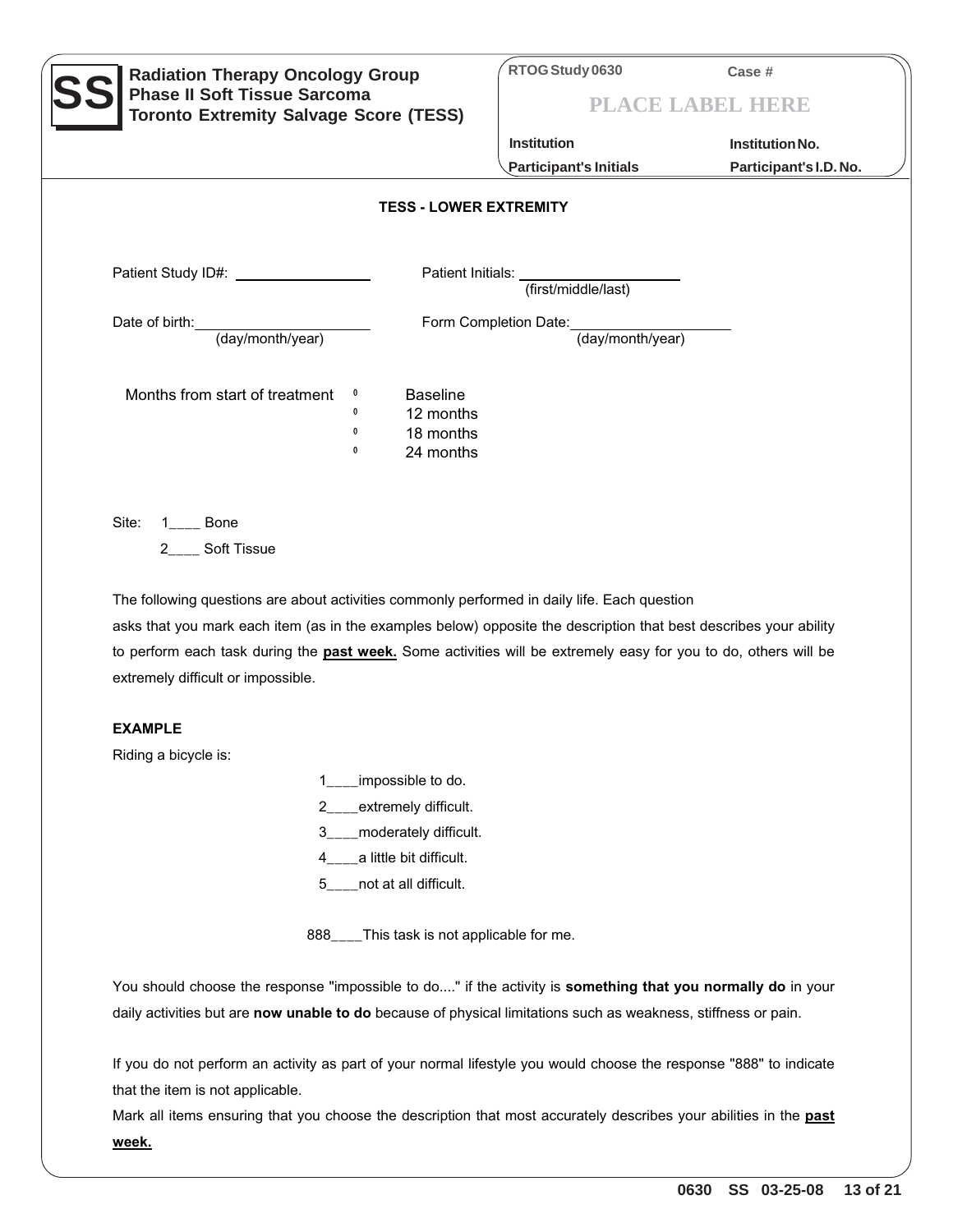## **PLACE LABEL HERE**

**Participant's Initials Participant's I.D. No. Institution Institution No.**

The following questions ask about your ability to perform activities that are common to every day life. Considering the amount of difficulty you have performing the activity due to the current problem you are having with your leg, please answer the questions by choosing the answer that best describes your ability to do the activity **over the past week.**

**1) Putting on a pair of pants is:**

- 1\_\_\_\_impossible to do.
- 2\_\_\_\_extremely difficult.
- 3\_\_\_\_moderately difficult.
- 4\_\_\_\_a little bit difficult.
- 5\_\_\_\_not at all difficult.

888\_\_\_\_This task is not applicable for me.

- **2) Putting on shoes is:**
- 1\_\_\_\_impossible to do.
- 2\_\_\_\_extremely difficult.
- 3\_\_\_\_moderately difficult.
- 4\_\_\_\_a little bit difficult.
- 5\_\_\_\_not at all difficult.

888\_\_\_\_This task is not applicable for me.

- **3) Putting on socks or stockings is:** 
	- 1\_\_\_\_impossible to do.
	- 2\_\_\_\_extremely difficult.
	- 3\_\_\_\_moderately difficult.
	- 4\_\_\_\_a little bit difficult.
	- 5\_\_\_\_not at all difficult.

888\_\_\_\_This task is not applicable for me.

**4) Showering is:**

- 1\_\_\_\_impossible to do.
- 2\_\_\_\_extremely difficult.
- 3\_\_\_\_moderately difficult.
- 4\_\_\_\_a little bit difficult.
- 5\_\_\_\_not at all difficult.
- 888\_\_\_\_This task is not applicable for me.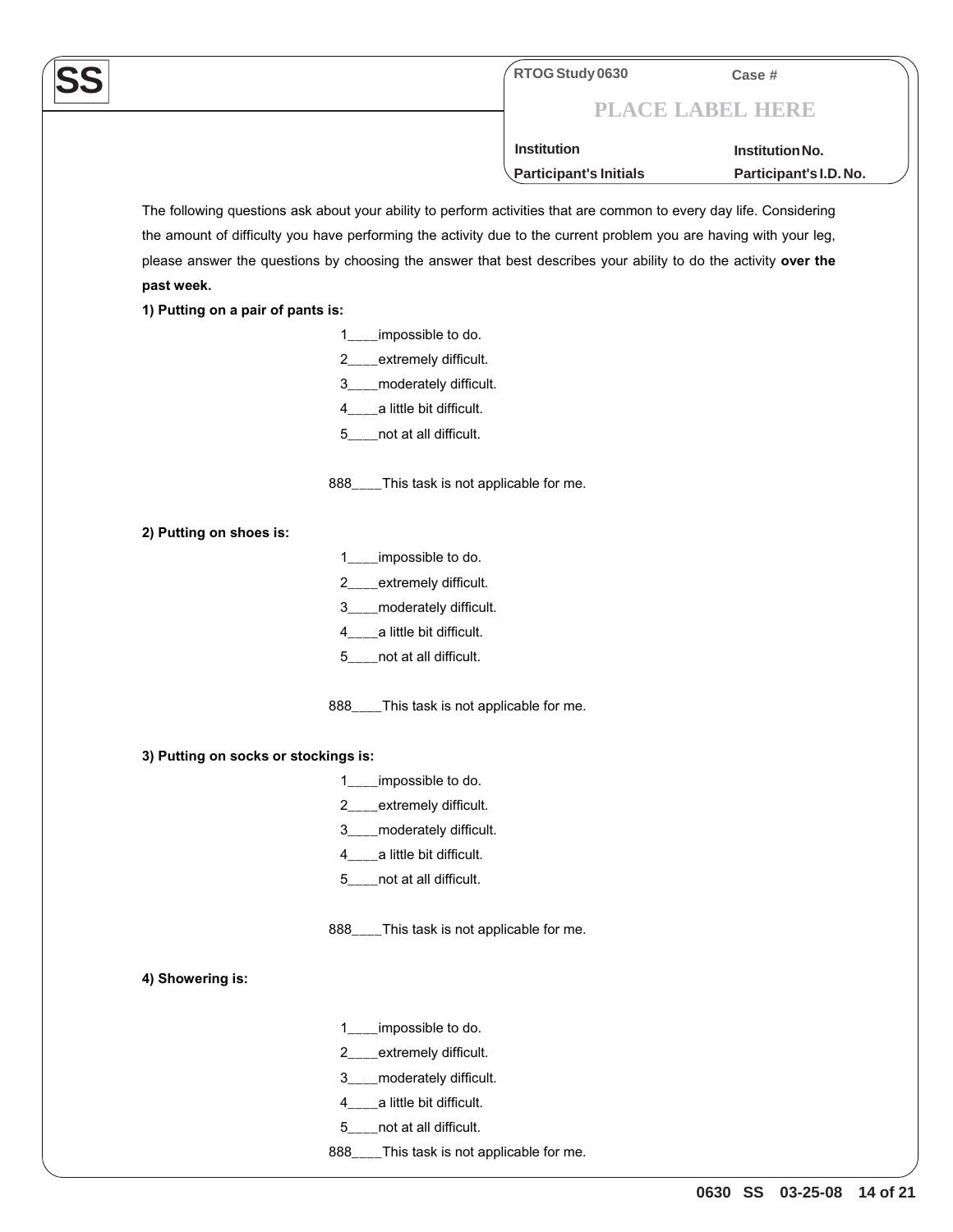|                                                            | RTOG Study 0630                     | Case #                 |
|------------------------------------------------------------|-------------------------------------|------------------------|
|                                                            |                                     | PLACE LABEL HERE       |
|                                                            | <b>Institution</b>                  | Institution No.        |
|                                                            | <b>Participant's Initials</b>       | Participant's I.D. No. |
| 5) Light household chores such as tidying and dusting are: |                                     |                        |
| impossible to do.<br>1                                     |                                     |                        |
| extremely difficult.<br>$\mathbf{2}$                       |                                     |                        |
| _moderately difficult.<br>$3 \quad \blacksquare$           |                                     |                        |
| 4 <sub>___</sub> _a little bit difficult.                  |                                     |                        |
| 5____not at all difficult.                                 |                                     |                        |
| $888$ <sub>___</sub>                                       | This task is not applicable for me. |                        |
| 6) Gardening and yard work are:                            |                                     |                        |
| impossible to do.<br>1                                     |                                     |                        |
| extremely difficult.<br>2                                  |                                     |                        |
| _moderately difficult.<br>$3^{\circ}$                      |                                     |                        |
| _a little bit difficult.<br>4                              |                                     |                        |
| not at all difficult.<br>5                                 |                                     |                        |
| $888$ <sub>___</sub>                                       | This task is not applicable for me. |                        |
| 7) Preparing and serving meals is:                         |                                     |                        |
| 1___impossible to do.                                      |                                     |                        |
| _extremely difficult.<br>2                                 |                                     |                        |
| moderately difficult.<br>$3_{-}$                           |                                     |                        |
| 4____a little bit difficult.                               |                                     |                        |
| 5____not at all difficult.                                 |                                     |                        |
| $888$ <sub>___</sub>                                       | This task is not applicable for me. |                        |
| 8) Going shopping is:                                      |                                     |                        |
| impossible to do.<br>1                                     |                                     |                        |
| extremely difficult.<br>$\overline{2}$                     |                                     |                        |
| moderately difficult.<br>3                                 |                                     |                        |
| a little bit difficult.<br>4                               |                                     |                        |
| not at all difficult.<br>5                                 |                                     |                        |
| $888$ <sub>___</sub>                                       | This task is not applicable for me. |                        |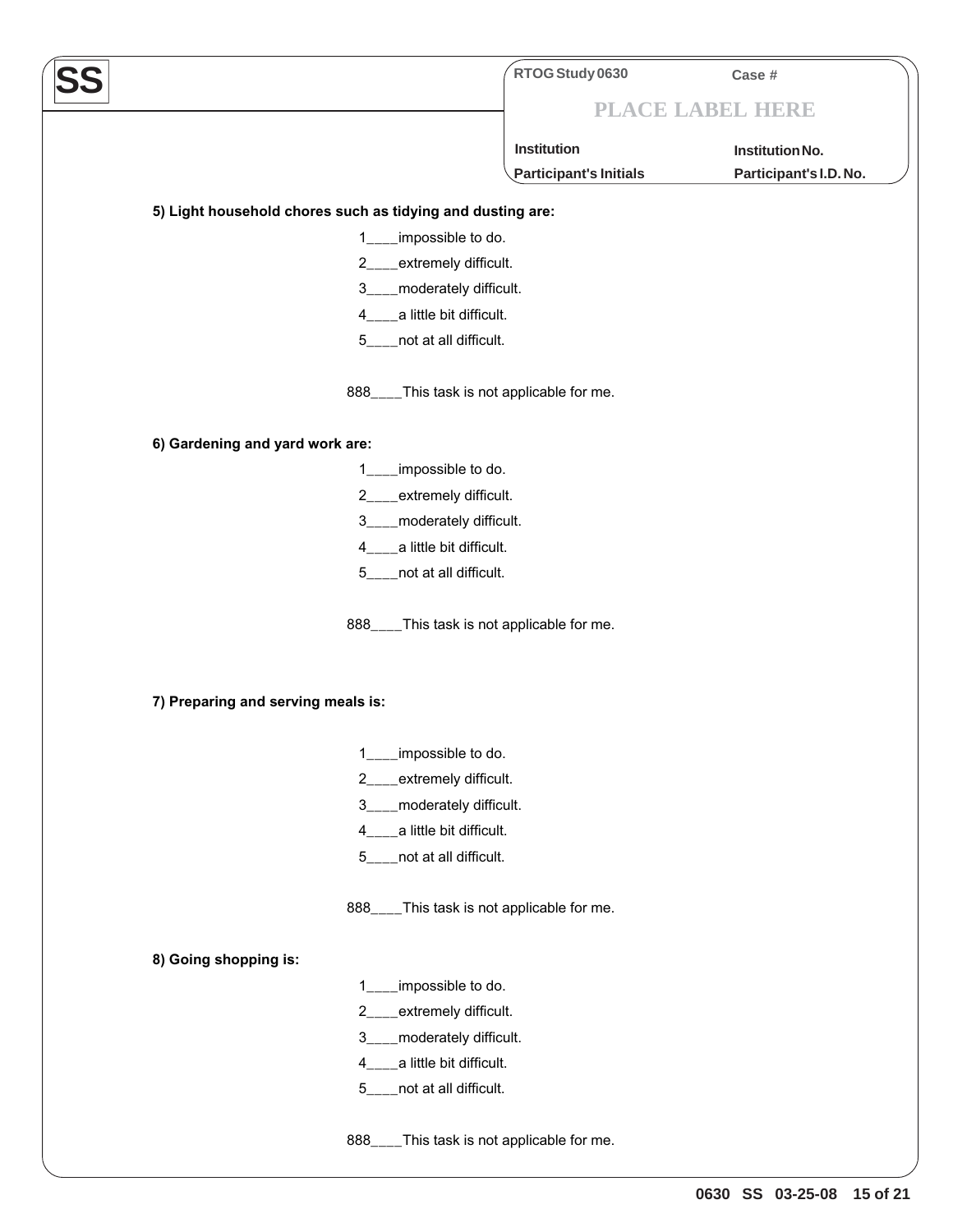|                                                                       | RTOG Study 0630                            | Case #                 |
|-----------------------------------------------------------------------|--------------------------------------------|------------------------|
|                                                                       |                                            | PLACE LABEL HERE       |
|                                                                       | <b>Institution</b>                         | Institution No.        |
|                                                                       | Participant's Initials                     | Participant's I.D. No. |
| 9) Heavy household chores such as vacuuming and moving furniture is:  |                                            |                        |
| impossible to do.<br>1.                                               |                                            |                        |
| extremely difficult.<br>$2$ <sub>_</sub>                              |                                            |                        |
| moderately difficult.<br>$3_{-}$                                      |                                            |                        |
| a little bit difficult.<br>4                                          |                                            |                        |
| 5____not at all difficult.                                            |                                            |                        |
|                                                                       |                                            |                        |
| $888$ <sub>___</sub>                                                  | This task is not applicable for me.        |                        |
|                                                                       |                                            |                        |
| 10) Getting in and out of the bath tub is:                            |                                            |                        |
| impossible to do.<br>1.                                               |                                            |                        |
| extremely difficult.<br>$2 \quad$<br>moderately difficult.<br>$3_{-}$ |                                            |                        |
| a little bit difficult.<br>4                                          |                                            |                        |
| not at all difficult.<br>$5 -$                                        |                                            |                        |
|                                                                       |                                            |                        |
|                                                                       | 888____This task is not applicable for me. |                        |
|                                                                       |                                            |                        |
| 11) Getting out of bed is:                                            |                                            |                        |
| impossible to do.                                                     |                                            |                        |
| 2___extremely difficult.                                              |                                            |                        |
| moderately difficult.<br>3                                            |                                            |                        |
| a little bit difficult.<br>4                                          |                                            |                        |
| not at all difficult.<br>5                                            |                                            |                        |
|                                                                       |                                            |                        |
| 888                                                                   | This task is not applicable for me.        |                        |
| 12) Rising from a chair is:                                           |                                            |                        |
| impossible to do.<br>1                                                |                                            |                        |
| extremely difficult.<br>$\overline{2}$                                |                                            |                        |
| 3<br>_moderately difficult.                                           |                                            |                        |
| a little bit difficult.<br>4                                          |                                            |                        |
| not at all difficult.<br>5                                            |                                            |                        |
|                                                                       |                                            |                        |
| 888                                                                   | This task is not applicable for me.        |                        |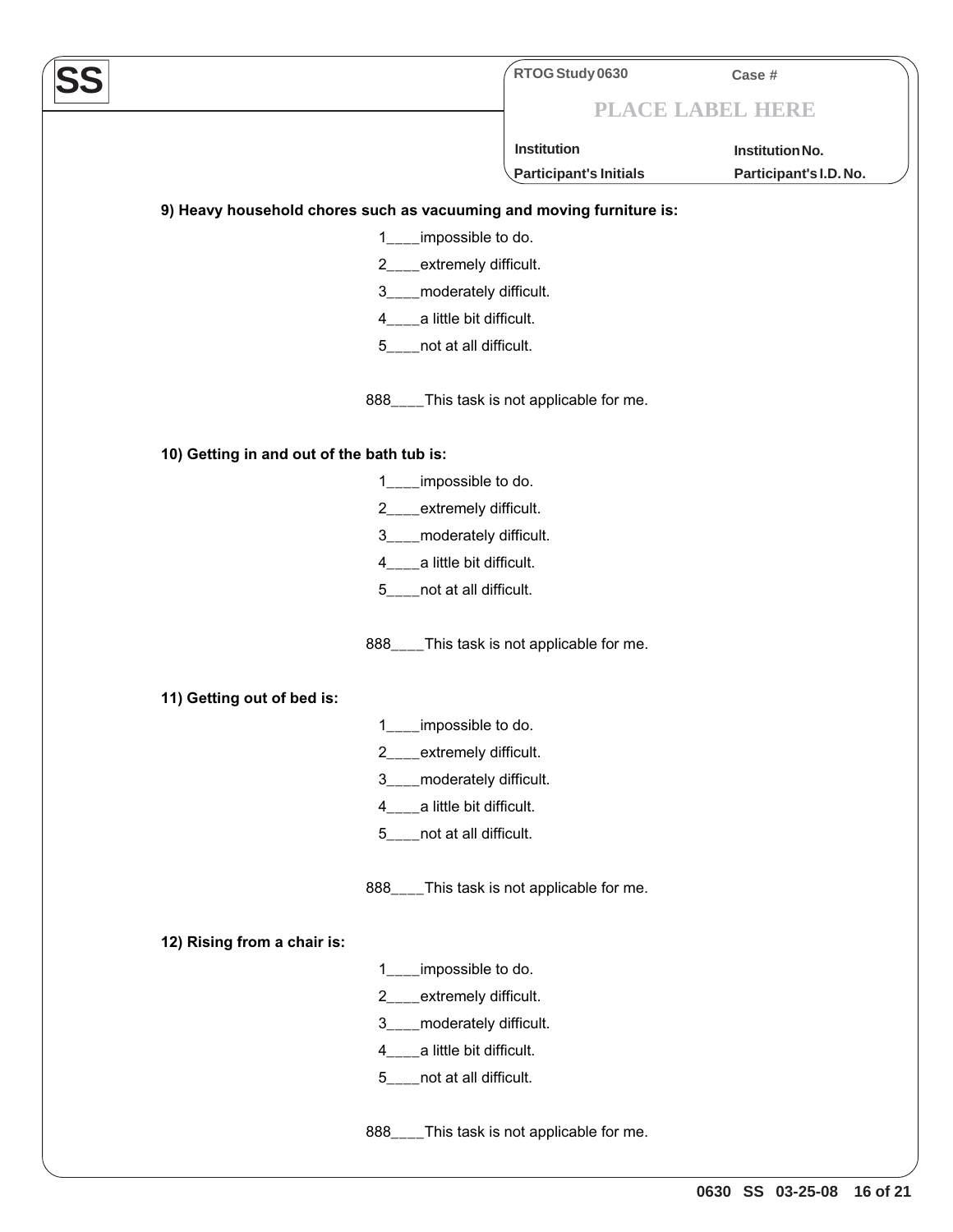| SS |                                                    | RTOG Study 0630                           | Case #                 |
|----|----------------------------------------------------|-------------------------------------------|------------------------|
|    |                                                    | PLACE LABEL HERE                          |                        |
|    |                                                    | Institution                               | Institution No.        |
|    |                                                    | Participant's Initials                    | Participant's I.D. No. |
|    |                                                    |                                           |                        |
|    | 13) Kneeling is:<br>impossible to do.<br>1         |                                           |                        |
|    | 2___extremely difficult.                           |                                           |                        |
|    | 3____moderately difficult.                         |                                           |                        |
|    | 4 <sub>___</sub> __a little bit difficult.         |                                           |                        |
|    | 5____not at all difficult.                         |                                           |                        |
|    |                                                    | 888___This task is not applicable for me. |                        |
|    | 14) Bending to pick something up off the floor is: |                                           |                        |
|    | impossible to do.<br>$1 \quad$                     |                                           |                        |
|    | 2___extremely difficult.                           |                                           |                        |
|    | 3____moderately difficult.                         |                                           |                        |
|    | 4 <sub>___</sub> __a little bit difficult.         |                                           |                        |
|    | 5____not at all difficult.                         |                                           |                        |
|    |                                                    | 888___This task is not applicable for me. |                        |
|    | 15) Walking upstairs is:                           |                                           |                        |
|    | impossible to do.                                  |                                           |                        |
|    | 2<br>extremely difficult.                          |                                           |                        |
|    | 3____moderately difficult.                         |                                           |                        |
|    | 4 <sub>___</sub> __a little bit difficult.         |                                           |                        |
|    | 5____not at all difficult.                         |                                           |                        |
|    |                                                    | 888___This task is not applicable for me. |                        |
|    | 16) Walking downstairs is:                         |                                           |                        |
|    | 1___impossible to do.                              |                                           |                        |
|    | 2___extremely difficult.                           |                                           |                        |
|    | 3____moderately difficult.                         |                                           |                        |
|    | 4 <sub>___</sub> __a little bit difficult.         |                                           |                        |
|    | 5____not at all difficult.                         |                                           |                        |
|    |                                                    | 888___This task is not applicable for me. |                        |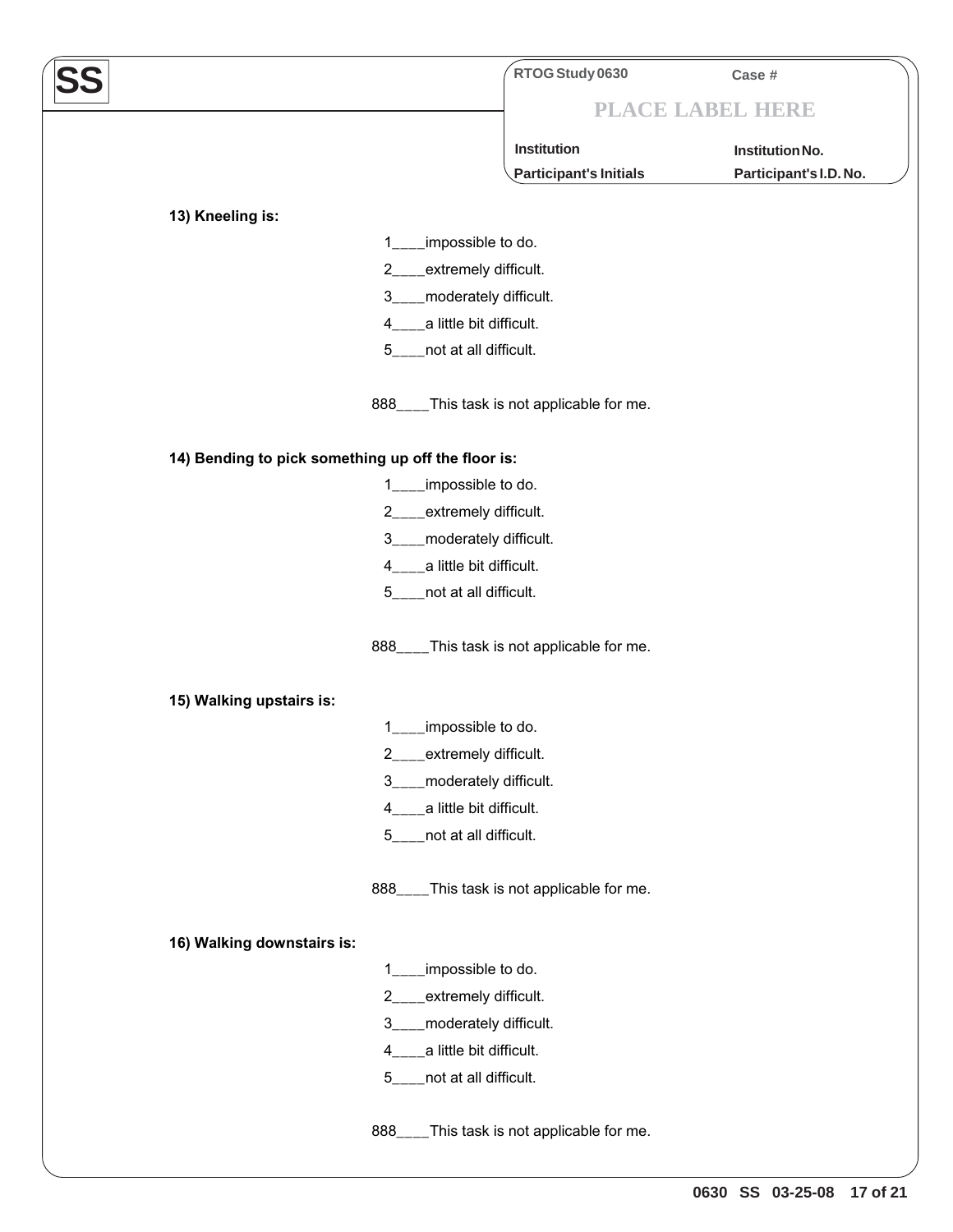|                                  | RTOG Study 0630                            | Case #                 |
|----------------------------------|--------------------------------------------|------------------------|
|                                  |                                            | PLACE LABEL HERE       |
|                                  | Institution                                | Institution No.        |
|                                  | Participant's Initials                     | Participant's I.D. No. |
| 17) Driving is:                  |                                            |                        |
| 1                                | impossible to do.                          |                        |
| $2 \nightharpoonup$              | extremely difficult.                       |                        |
| $3_{-}$                          | moderately difficult.                      |                        |
| 4                                | a little bit difficult.                    |                        |
| 5                                | not at all difficult.                      |                        |
| 888                              | This task is not applicable for me.        |                        |
| 18) Walking within the house is: |                                            |                        |
| 1                                | impossible to do.                          |                        |
| $\overline{2}$                   | extremely difficult.                       |                        |
| 3                                | moderately difficult.                      |                        |
| 4                                | a little bit difficult.                    |                        |
| 5                                | not at all difficult.                      |                        |
| 888                              | This task is not applicable for me.        |                        |
| 9) Walking outdoors is:          |                                            |                        |
| 1                                | impossible to do.                          |                        |
| 2                                | extremely difficult.                       |                        |
| $3_{-}$                          | moderately difficult.                      |                        |
| 4                                | a little bit difficult.                    |                        |
| 5                                | not at all difficult.                      |                        |
| $888$ <sub>---</sub>             | This task is not applicable for me.        |                        |
| 20) Sitting is:                  |                                            |                        |
| 1                                | impossible to do.                          |                        |
| $\overline{2}$                   | extremely difficult.                       |                        |
| $3_{-}$                          | _moderately difficult.                     |                        |
| 4                                | a little bit difficult.                    |                        |
| 5                                | not at all difficult.                      |                        |
|                                  | 888____This task is not applicable for me. |                        |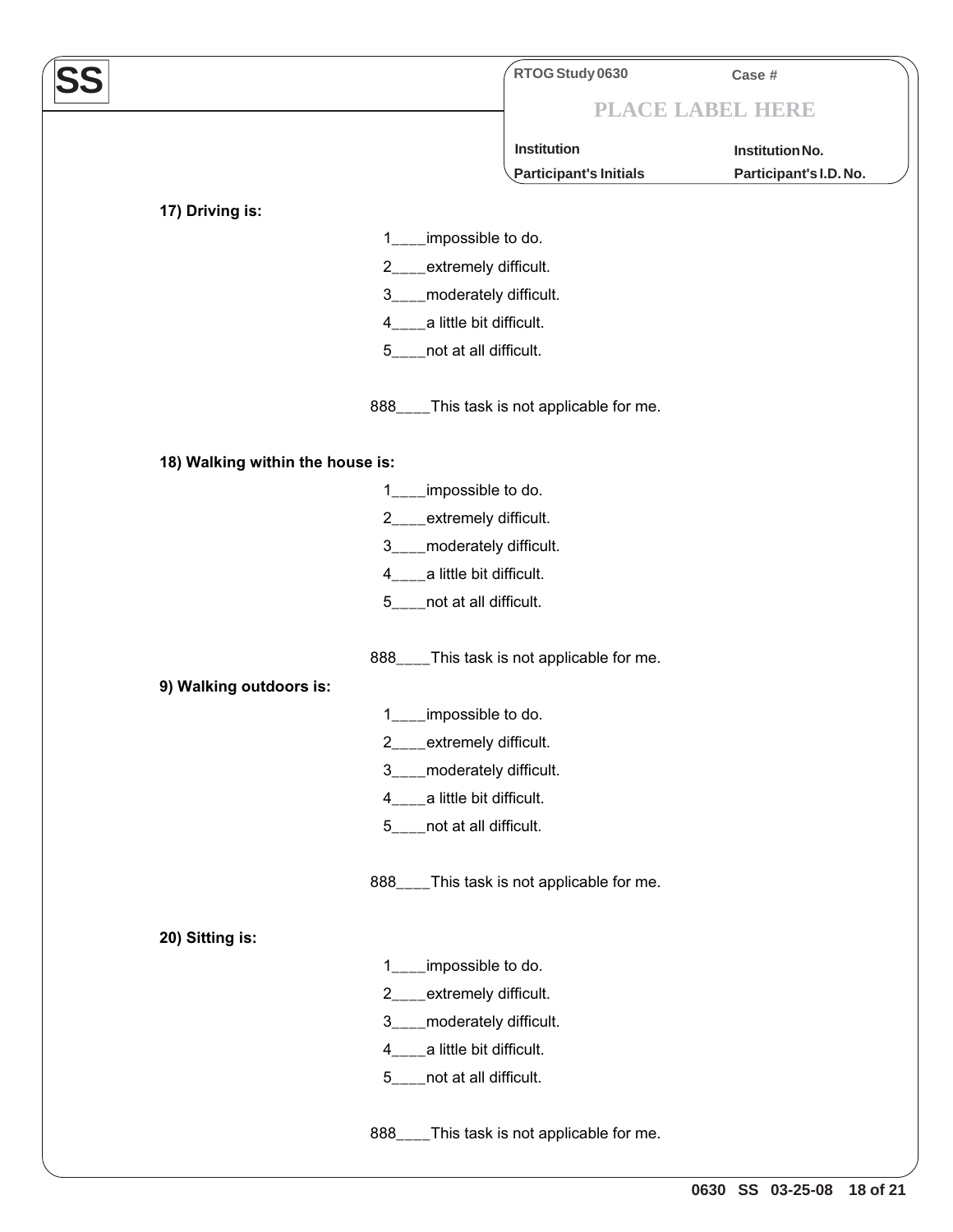|                                                                      | RTOG Study 0630        | Case #                 |
|----------------------------------------------------------------------|------------------------|------------------------|
|                                                                      |                        | PLACE LABEL HERE       |
|                                                                      | Institution            | <b>Institution No.</b> |
|                                                                      | Participant's Initials | Participant's I.D. No. |
|                                                                      |                        |                        |
| 21) Walking up or down hills or a ramp is:<br>impossible to do.<br>1 |                        |                        |
| _extremely difficult.<br>$2 \qquad \qquad$                           |                        |                        |
| _moderately difficult.<br>$3^{\circ}$                                |                        |                        |
| 4____a little bit difficult.                                         |                        |                        |
| 5____not at all difficult.                                           |                        |                        |
|                                                                      |                        |                        |
| 888____This task is not applicable for me.                           |                        |                        |
| <b>Standing upright is:</b><br>22)                                   |                        |                        |
| impossible to do.<br>1                                               |                        |                        |
| 2 <sup>2</sup><br>_extremely difficult.                              |                        |                        |
| _moderately difficult.<br>3 <sub>1</sub>                             |                        |                        |
| a little bit difficult.<br>$4 \quad$                                 |                        |                        |
| _not at all difficult.<br>$5 -$                                      |                        |                        |
| 888____This task is not applicable for me.                           |                        |                        |
| 23) Getting up from kneeling is:                                     |                        |                        |
| impossible to do.<br>1                                               |                        |                        |
| 2<br>extremely difficult.                                            |                        |                        |
| 3<br>moderately difficult.                                           |                        |                        |
| _a little bit difficult.<br>$4 \quad$                                |                        |                        |
| _not at all difficult.<br>$5 -$                                      |                        |                        |
| 888____This task is not applicable for me.                           |                        |                        |
| 24) Getting in and out of a car is:                                  |                        |                        |
| impossible to do.<br>1                                               |                        |                        |
| extremely difficult.<br>2                                            |                        |                        |
| _moderately difficult.<br>3 <sub>1</sub>                             |                        |                        |
| a little bit difficult.<br>$\overline{4}$                            |                        |                        |
| 5 <sub>1</sub><br>not at all difficult.                              |                        |                        |
| 888____This task is not applicable for me.                           |                        |                        |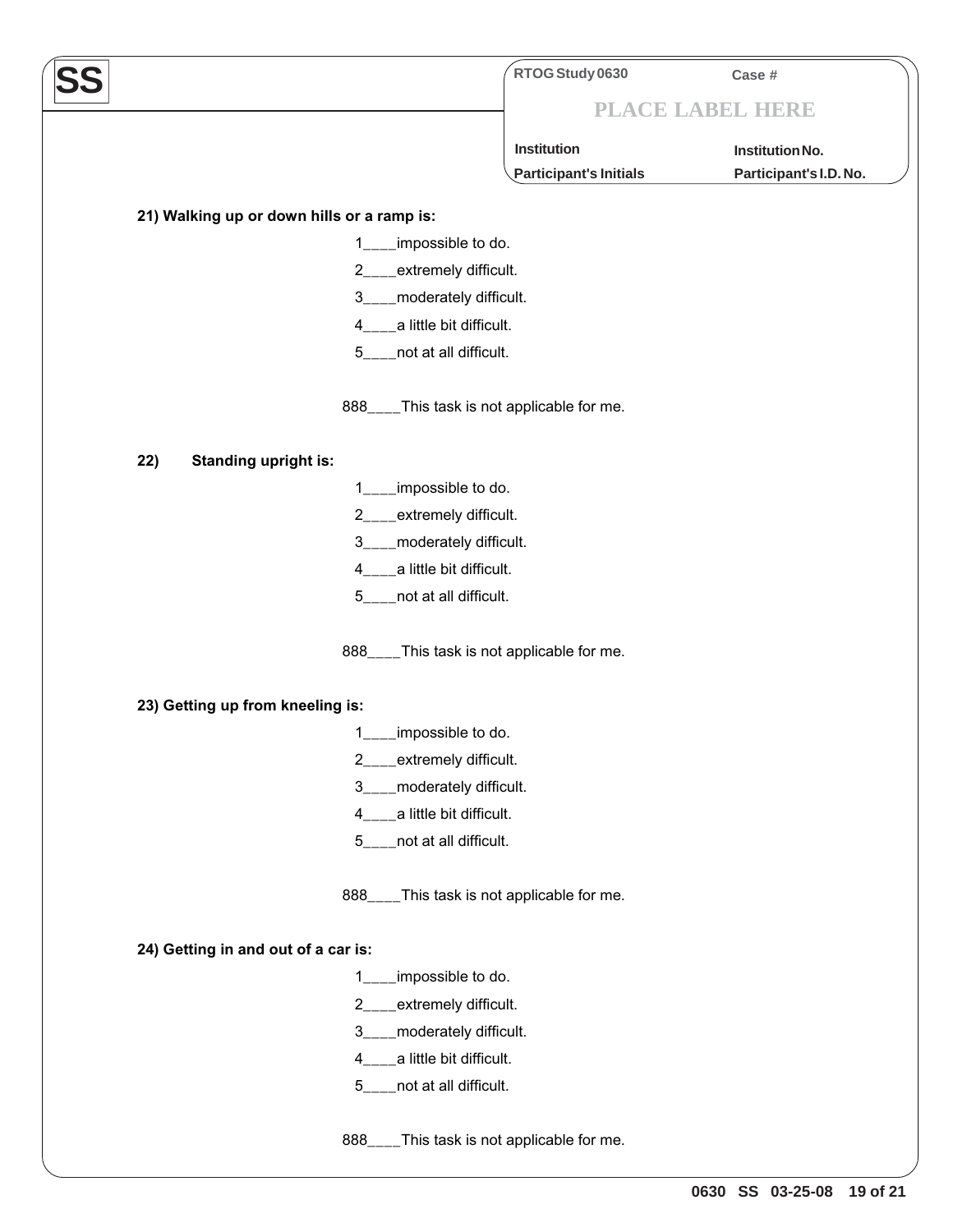|                                                                                                            | RTOG Study 0630        | Case #                 |
|------------------------------------------------------------------------------------------------------------|------------------------|------------------------|
|                                                                                                            |                        | PLACE LABEL HERE       |
|                                                                                                            | <b>Institution</b>     | Institution No.        |
|                                                                                                            | Participant's Initials | Participant's I.D. No. |
|                                                                                                            |                        |                        |
| 25) Participating in sexual activities is:                                                                 |                        |                        |
| impossible to do.                                                                                          |                        |                        |
| _extremely difficult.<br>$2 \qquad \qquad$                                                                 |                        |                        |
| _moderately difficult.<br>$3^{\circ}$                                                                      |                        |                        |
| 4____a little bit difficult.                                                                               |                        |                        |
| 5____not at all difficult.                                                                                 |                        |                        |
| 888____This task is not applicable for me.                                                                 |                        |                        |
| 26) Completing my usual duties at work is: (Work includes both a job outside the home and as a homemaker.) |                        |                        |
| impossible to do.<br>1.                                                                                    |                        |                        |
| 2___extremely difficult.                                                                                   |                        |                        |
| 3____moderately difficult.                                                                                 |                        |                        |
| 4____a little bit difficult.                                                                               |                        |                        |
| 5____not at all difficult.                                                                                 |                        |                        |
| 888____This task is not applicable for me.                                                                 |                        |                        |
| 27) Working my usual number of hours is: (Working includes both a job outside the home and as a            |                        |                        |
| homemaker.)                                                                                                |                        |                        |
| impossible to do.<br>1                                                                                     |                        |                        |
| extremely difficult.<br>$\overline{2}$                                                                     |                        |                        |
| _moderately difficult.<br>3                                                                                |                        |                        |
| a little bit difficult.<br>4                                                                               |                        |                        |
| not at all difficult.<br>5                                                                                 |                        |                        |
| 888____This task is not applicable for me.                                                                 |                        |                        |
| 28) Participating in my usual leisure activities is:                                                       |                        |                        |
| impossible to do.                                                                                          |                        |                        |
| extremely difficult.<br>$\overline{2}$                                                                     |                        |                        |
| moderately difficult.<br>3                                                                                 |                        |                        |
| a little bit difficult.<br>4                                                                               |                        |                        |
| not at all difficult.<br>5                                                                                 |                        |                        |
|                                                                                                            |                        |                        |

888\_\_\_\_This task is not applicable for me.